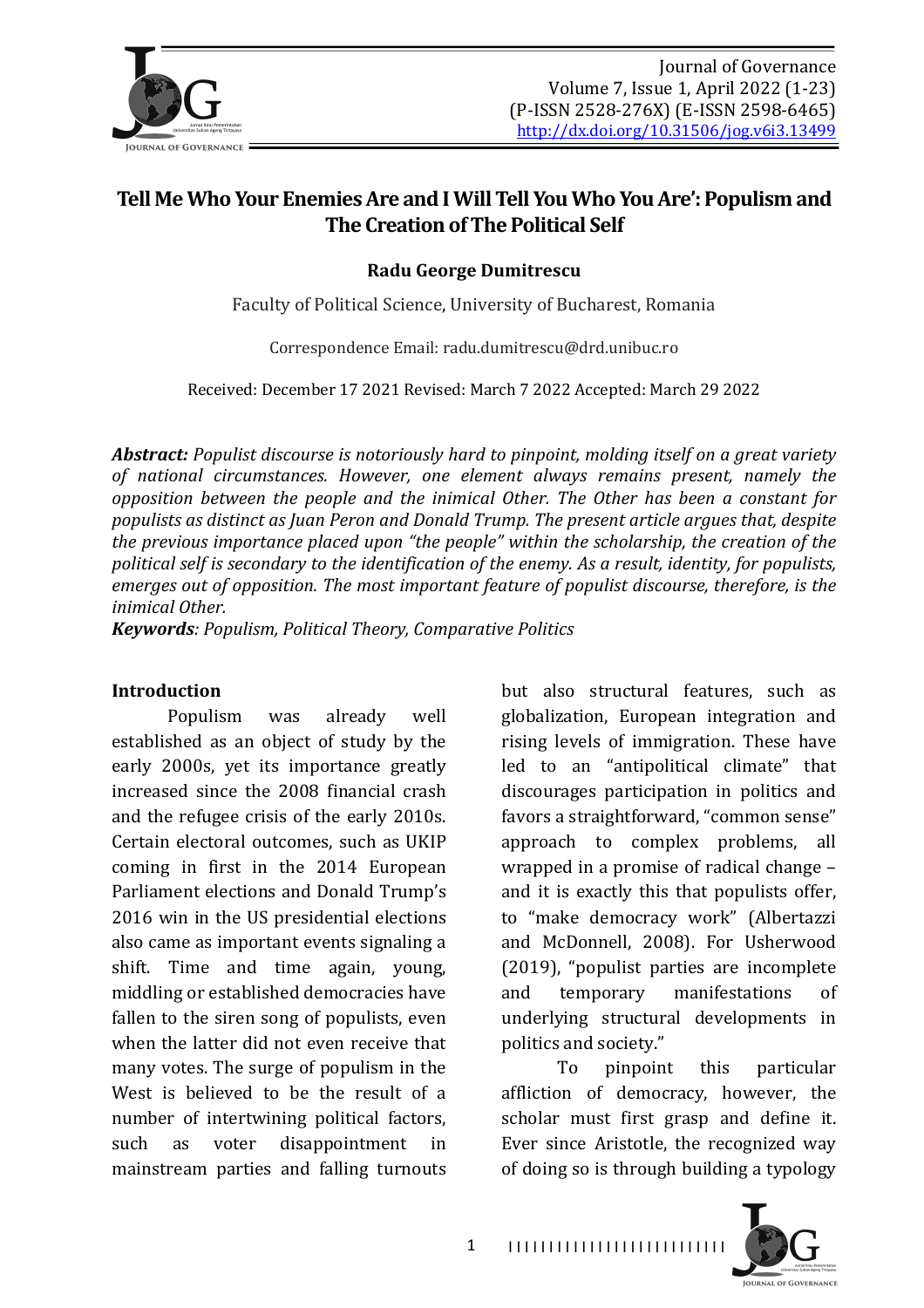out of the exhibited traits – in the instances of populism, what is always there? What do populists have in common with one another, and what separates them from non-populists?

One need not consult with an academic knowledge specializing in populism to confirm whether or not a politician is a populist  $-$  although the label has been weaponized by one political actor against another time and time again. One identifies a populist by his or her speech. Trump does not speak like Hillary Clinton, Barack Obama, Mitt Romney or George W. Bush. Le Pen does not speak like Hollande or Macron, and Hungary's Viktor Orban does not sound like Merkel.

Speech, therefore, can be used to identify populists from non-populists. Speech, as such, constitutes a political identity. The relationship between social identity construction and discursive practices has been noted and studied since the 1980s, and has evolved into such fields as sociolinguistics and linguistic anthropology. Writing in the early 1990s, Ochs (1992) described the relationship between the links formed among speakers and listeners and identity, a relationship to which grammar, content, tone and many other factors contribute. Speech bears a particular importance in human interaction, and this is even more evident in hypersocial environments such as politics. A politician's persona, the one that people see as a fitting representation for themselves, the one that would make them present, is his or her style and discourse. Speech is the main action one does while doing politics. It is how a particular politician or an entire party signal to listeners who they are. Policy, meanwhile, is secondary to political speech. In this way, a politician is his speech and his speech is himself. For Silverstein (2003) semiotic links make it so the theme of a politician's discourse is nothing less than his identity. Speech constitutes identity, and political identity is no exception.

One of the major approaches to studying populism is the discursiveideational one (Hawkins et al., 2018; Hawkins and Kaltwasser, 2017), which stresses the comparative discursive construction and subsequent Manichean opposition of two camps, the people and the Enemy. It is this approach that it also used in this paper. However, whereas most scholars focus on the former, here the accent is placed on the latter.

Populist discourse is notoriously hard to pinpoint, molding itself on a great variety of national circumstances. However, one element within it remains present, namely the opposition between the people and the Enemy. Even in examples of "classical populism"  $-$  the populism professed by actors such as Argentina's Juan Peron – but also in more recent cases of Latin American populism, the Manichean opposition between the good *pueblo* and the evil oligarchy / imperialists is central (de la Torre, 2017). Present populists, like Donald Trump or Marine Le Pen, style themselves as political outsiders and truth-tellers opposed to mainstream parties – even though the former is part of one  $-$  and a clear Other, which can vary between national groups such as Latin American or African immigrants, Islam, racial and sexual minorities or international organizations and other state actors. The

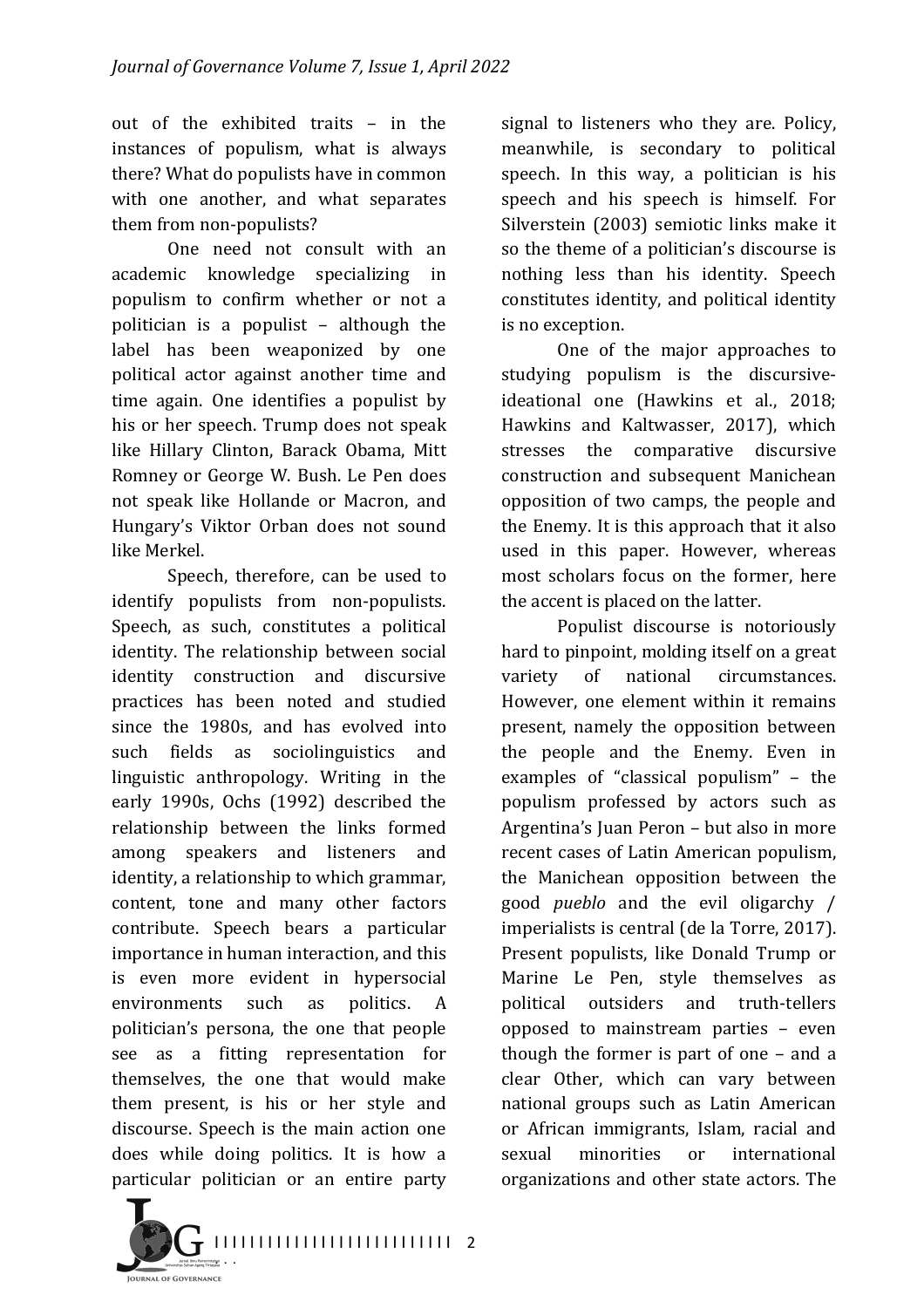authors below employ a myriad of approaches and definitions meant to explain populism away. Although very different from one another, they show that the Other, the Enemy, has been a constant for populists whenever and wherever they activated.

## **The Many Faces of Populism**

Populism is chameleonic. What is populist to some is not so for another. The definition of populism itself has not been something that academics in the field have agreed upob. Appearing in all shapes and sizes and defying the left-right political oppositions, populism can, nevertheless, be pinpointed through a set of defining features, the list of which enlarges or shortens with every author seeking to test his or her explicative prowess. As it will be shown, however, one feature is always present  $-$  the fact that populism relies on a Manichean, dualist logic (Taggart, 2002).

Following Mudde (2007), an authority in the field, populism "considers society to be ultimately separated into two homogeneous and antagonistic groups, the 'pure people' and the 'corrupt elite.' Moreover, populism can also be understood as a thin-centered ideology that argues that politics should be an expression of the general will of the people" (Mudde, 2007). As so many other authors that have written on populism, however, he lingers on the first concept, "the people," identifying it as "nothing more than a rhetorical tool that does not truly refer to any existing group of people," a "constructed sub-set of the whole population" (Mudde, 2007). "Us" is also a constructed identity and can range

from a local or regional "us" (Lega Nord) to a national "us" (FN, True Finns), a Christian "us" (Fidesz), a global and historical "us" (UKIP), and even a European "us" (AfD). Although correct, Mudde is focusing on the wrong half of the equation. Historically, as it will be shown below, defining one group has been done by constructing the Other. To define the French, one has to define the non-French, the Spanish, the Italians, the English and the Germans first. What is then left can constitute the French.

In their critique of dominant conceptions of populism, Moffitt and Torney argue that the political actors that fall under the label of populism are greatly diverse in terms of ideology, discourse and organization. The authors find that Mudde's famous definition of populism as a thin-centered ideology (Mudde and Kaltwasser, 2012) fails at capturing the essence of the phenomenon, thus becoming a catch-all term that loses its conceptual meaning and utility, a criticism that can be applied to Laclau's populism-as-the-political approach as well. To resolve such conceptual stretching, the two authors propose approaching populism as a political style which necessarily includes appeals to the people, crisis, breakdown, threats and bad manners (Moffitt and Torney, 2014). Despite identifying populism not as an ideology, but as a style, Moffitt  $(2016)$  points to the same opposition between the people and the elite as a defining feature.

Pelinka, on the other hand, notes that for the populist the elite is only a secondary enemy, while "the enemy - the foreigner, the foreign culture" (Pelinka,

I I I I I I I I I I I I I I I I I I I I I I I I I

**OURSELLOR COMPRESSION**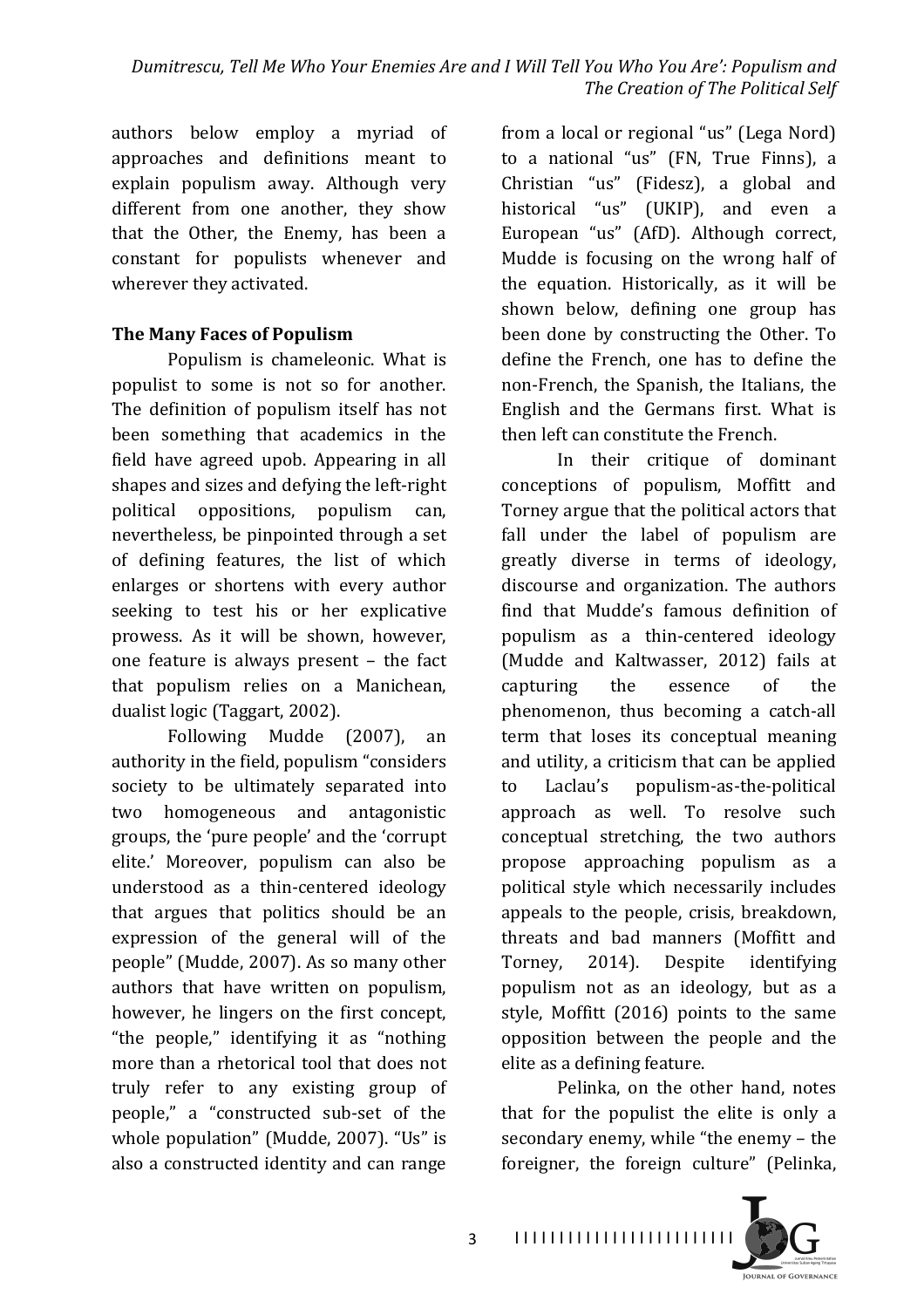2013). is the big Other, the culprit of whatever ills the populist calls forth before the electorate. Still, the primacy of the Manichean opposition remains uncontested.

Albertazzi and McDonnell define populism as an ideology pitting the homogenous and "virtuous" people against the "dangerous others who are together depicted as depriving (or attempting to deprive) the sovereign people of their rights, values, prosperity, identity and voice" (Albertazzi and McDonnell, 2008, p. 3) Unlike the people, these enemies are "neither homogeneous nor virtuous. Rather, they are accused of conspiring together." (Albertazzi and McDonnell, 2008, p. 6) In this way, the enemy of the populist can be the national government, the EU "bureaucracy," the immigrants, LGBT people and many more, all connected through a flexible narrative line. 

For Bossetta, the populist rhetorical style "aims to establish political legitimacy through appeals to pathos while also striving to successfully denigrate a constructed enemy" (Bossetta, 2017, p. 7).

Ruth Wodak, who sees populism as a type of discourse, highlights that populists construct "scapegoats and enemies - 'Others' which are to blame for our current woes  $-$  by frequently tapping into traditional collective stereotypes and images of the enemy." This enemy, which the populists use to create fear, can be

> *"Jews, sometimes Muslims, sometimes Roma or other minorities, sometimes capitalists, socialists, career women, nongovernmental organizations*



*(NGOs), the EU, the United Nations, the US or Communists, the governing parties, the elites, the media and so forth. […] Anybody can potentially be constructed as*  dangerous 'Other', should it become *expedient for specific strategic and manipulative purposes" (Wodak,*  2015, p. 25).

Searching for the "nucleus" of populism in his attempt to build a minimal definition, Rooduijin (2014) concludes that Latin American populism, a strand that preceded and outlasted other regional populisms and which served as basis for the early definitions of the phenomenon, differs from US-based populism, which also differs from European populism. A single definition for populism, therefore, cannot "travel" between regions, and remains bound to the conditions that spawned it. Nevertheless, the author finds four  $-$  out of a proposed dozen - core elements that populists irrespective of continent share: the centrality of the people; the criticism of the elite; the perception of the people as a homogenous entity; and the existence of a crisis. One can conclude that threequarters of being a populist is dividing society into "the people" and "the elite" while denying both groups heterogeneity. Moreover, the crisis that is often pointed at as inherent to populist discourse "is almost always related to perceived pressure created by an other - whether this takes the form of internal elements, including citizens who happen to be Muslims, Jews, or 'second- or thirdgeneration immigrants'; or external ones, such as refugees, asylum seekers and immigrants" (Mondon and Winter, 2020, p. 46).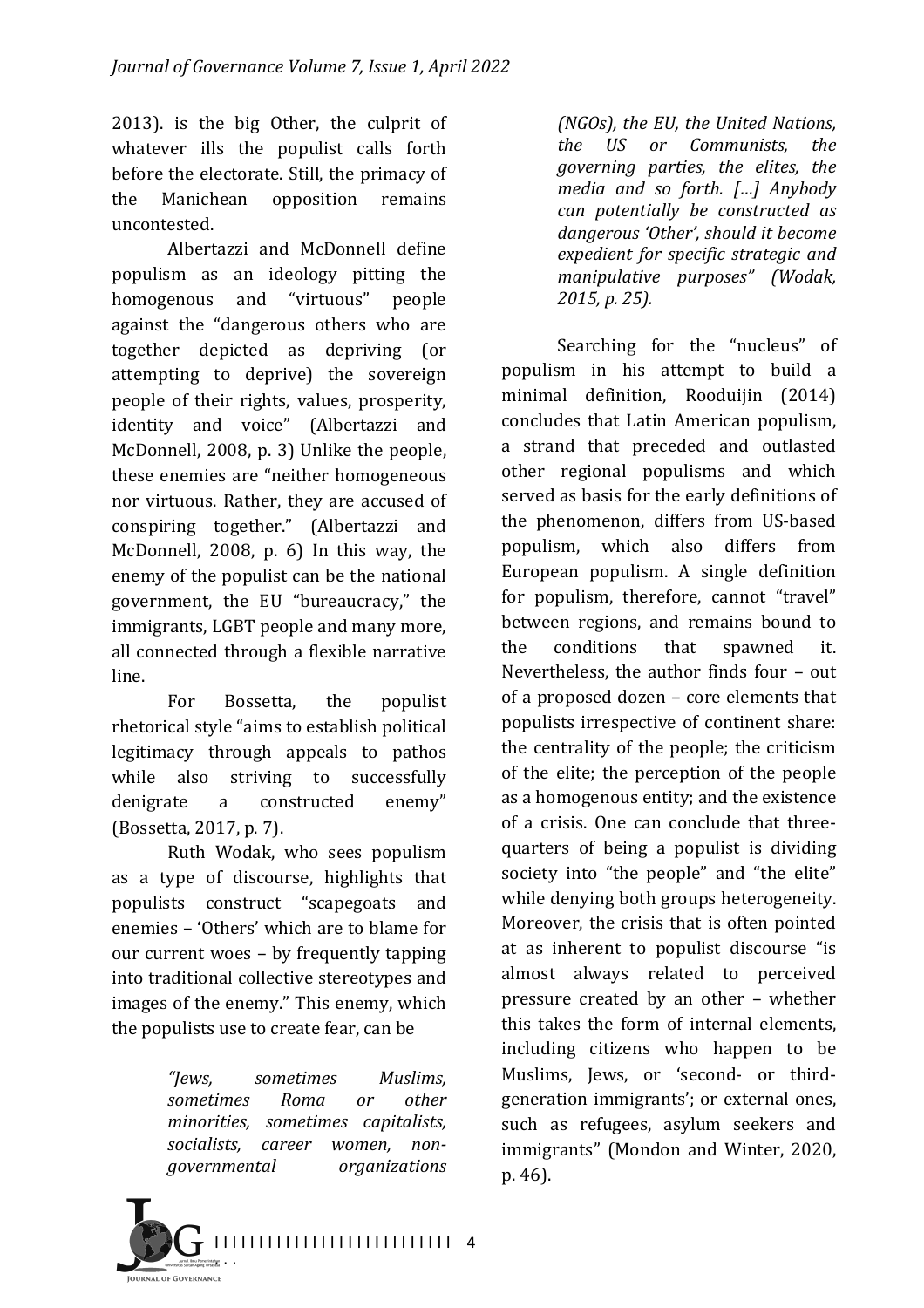For many authors, anti-elitism is a core component of populism. Taggart (2000) argues that the group the populists target depends on their political context and ideology  $-$  but being out of power, they always claim to be against the elite in power. Populist anti-elitism, however, is not limited to the political sphere. Cultural, intellectual or economic elites can also be painted by populists as being the Other to the honest, decent "people" that they invoke in every speech. The opposition between the noble people and the corrupt elite is a hallmark of populism, even more so than nationalism and xenophobia, from which it should be treated as separate, despite the fact that both rely on establishing clear lines of separation between "us" and "them" (Peters and Pierre, 2020).

According to Carpentier (2017), there are "three nodal points" in the antagonistic discourse that opposes "us" from the "other," namely  $1$ ) the need for the destruction of the enemy,  $2$ ) establishing a difference and a distance from the enemy and  $3$ ) a process of homogenization of the self that is connected to the previous nodal point. The creation of the self is thus secondary to the identification of the enemy. Identity, for populists, emerges out of opposition. 

Reineman et al. (2017) deem the "anti-out-group" message as a key element of populist communication, alongside references to the people and anti-elitism, which itself can be seen as an anti-out-group message.

For Caramani and Manucci (2019), Western European right-wing populism is a "re-elaboration of countries' national past and their collective memories," an interplay of culpabilization, heroization, cancellation and victimization, with each one being dominant in a certain country. Austria is the latter case, being "the 'first victim' of Nazism," externalizing all blame. Britain, on the other hand, is portrayed by its populists through heroization, as the nation that fought fascism and won. Both examples evidently include the existence of an Other, the victim of whom was Austria and against whom Britain could be heroic.

Knight  $(1998)$  sees populism as a style of politics that cannot be divorced from the centrality of the people, a period of crisis and, importantly, a "them-andus" mentality.

More popular in the literature, Kazin (1998) and Canovan (1999) see the simplicity, directness and roughness of speech as trademarks of the populist style of politics. The same point is touched upon by Moffitt and Torney (2014, p.  $391$ ), who also view populism as a style based on an inauthentic performance, recasting "the people" as audience and subject and the point from which the dichotomous Other is created. "We do not believe that populists necessarily think the elite are corrupt, or that they are always opposed to the elite," but to immigrants or another identifiable group that is distinct from "the people." However, doing so obscures the connections that populists build between groups of Others. Nigel Farage deftly tied the EU, "Brussels' elite to the established, mainstream parties of the UK and then to migration. For Farage, the European Union is to blame for Britain's powerlessness and for the invading 

I I I I I I I I I I I I I I I I I I I I I I I I I

**OURSELLOR COMPRESSION**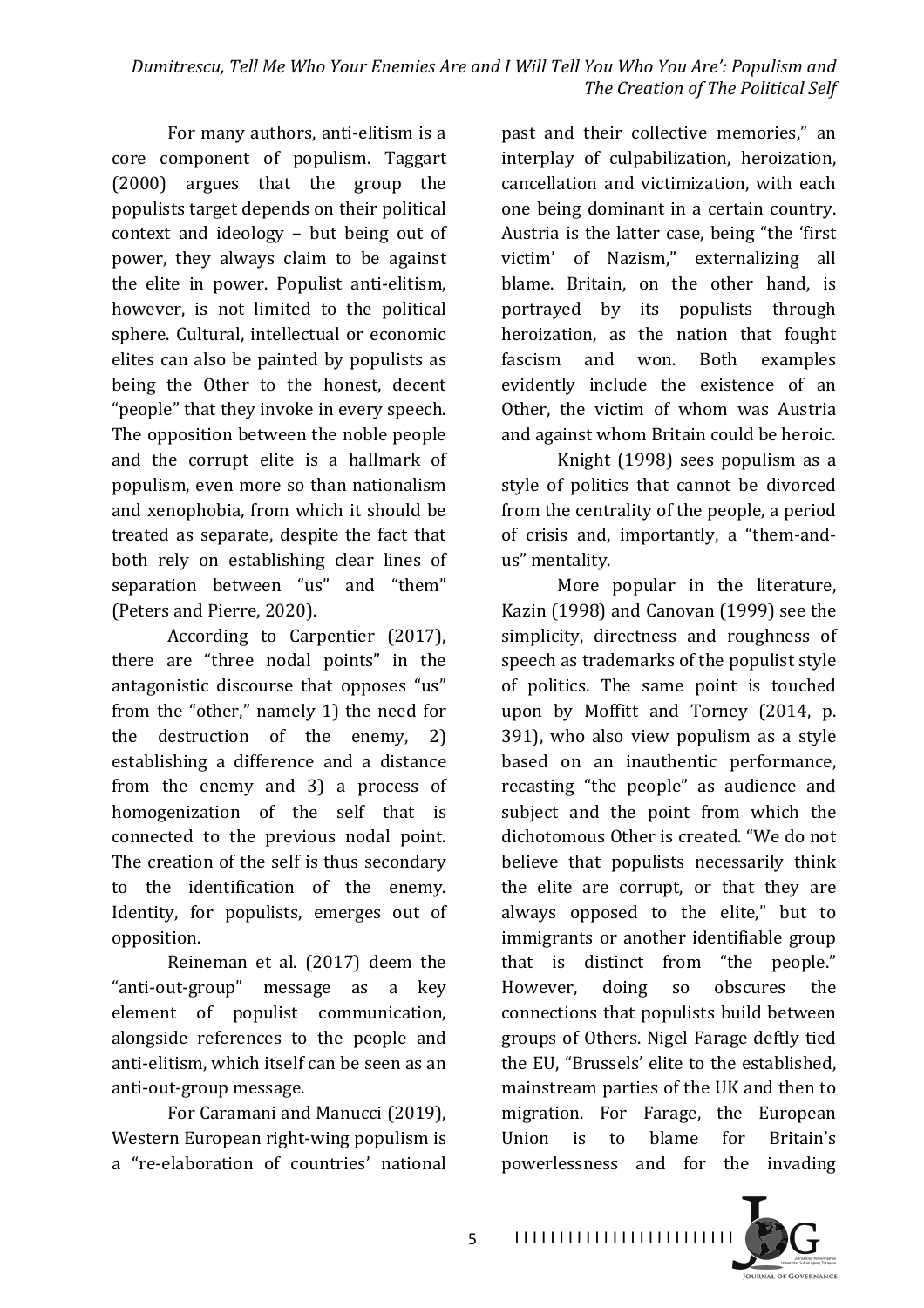waves of immigrants. Even though the Other is multiplied, singular or part of an interconnected group of Others, the antagonistic relationship between the people and the Other is always present, creating a foundational, identity-building enmity.

Whether it is looked at as a form of organization (Weyland, 2001), a political style (Canovan, 1999) or as a type of discourse (Laclau, 2005), populism, stripped to its bare bones, is always Manichean, separating the people from the "evil" and "conspiring" elite and Other (Rooduijn, 2013). In creating a single, "allabsorbing and organic idea of the people" and an opposing plethora of enemies, populism "rediscovers and stretches [...] the opposition between friend and foe (whether internal or external)" (Mastropaolo, 2008, p. 34).

For Ronsavallon (2006), populism weaponizes the mechanisms within democracy that permit criticism of institutions, the "negatives," which are commonly used by mainstream political actors as well. However, unlike such actors, populists not only question a certain government but seek "to attain the more radical outcome: that of expelling the 'wrong' part completely and installing the 'good' part in its place" (Urbinati, 2019, p. 52). The difference can be observed when one compares Republican presidential nominees – and one eventual president - John McCain and Donald Trump. In October 2008, McCain was campaigning against Barack Obama, and had organized a town hall meeting in Lakeville, Minnesota. At that meeting, a woman stood up and began espousing racist conspiracies, arguing that Obama was "an Arab." At that point, McCain

grabbed the microphone to cut her off and countered:

> *"No, ma'am. He's a decent family man [and] citizen that just I just happen to have disagreements with on fundamental issues, and that's what the campaign's all about. He's not [an Arab]" (Stewart, 2018).*

Donald Trump, by comparison, was one of the leading voices of the same birtherist conspiracy. Campaigning in 2015, after two Obama mandates, Trump faced a similar situation as McCain. At a rally in Rochester, New Hampshire, a man in the audience stood up and simply stated that Muslims were "a problem in this country" and that "our current president is one." Unlike McCain, Trump simply said "We need this question. This is the first question." When the man went on, asking "when can we get rid of them?" Trump replied with "We're going to be looking at a lot of different things" (Schleifer, 2015).

The theme of the Enemy, the Other, is common in political discourse, and was present for both McCain and Trump. Mainstream political actors have opponents to confront, but whereas opponents can be persuaded or overcome, Enemies are to annihilated. There is no coexistence with an existential Enemy. If he was to be coherent with his narrative in front of voters, Trump could not back down when asked to "get rid" of the Enemy he constructed. McCain, on the other hand, was operating under another discursive narrative, one in which Obama was an opponent, but not an existential threat, not an Enemy. While democracy tames

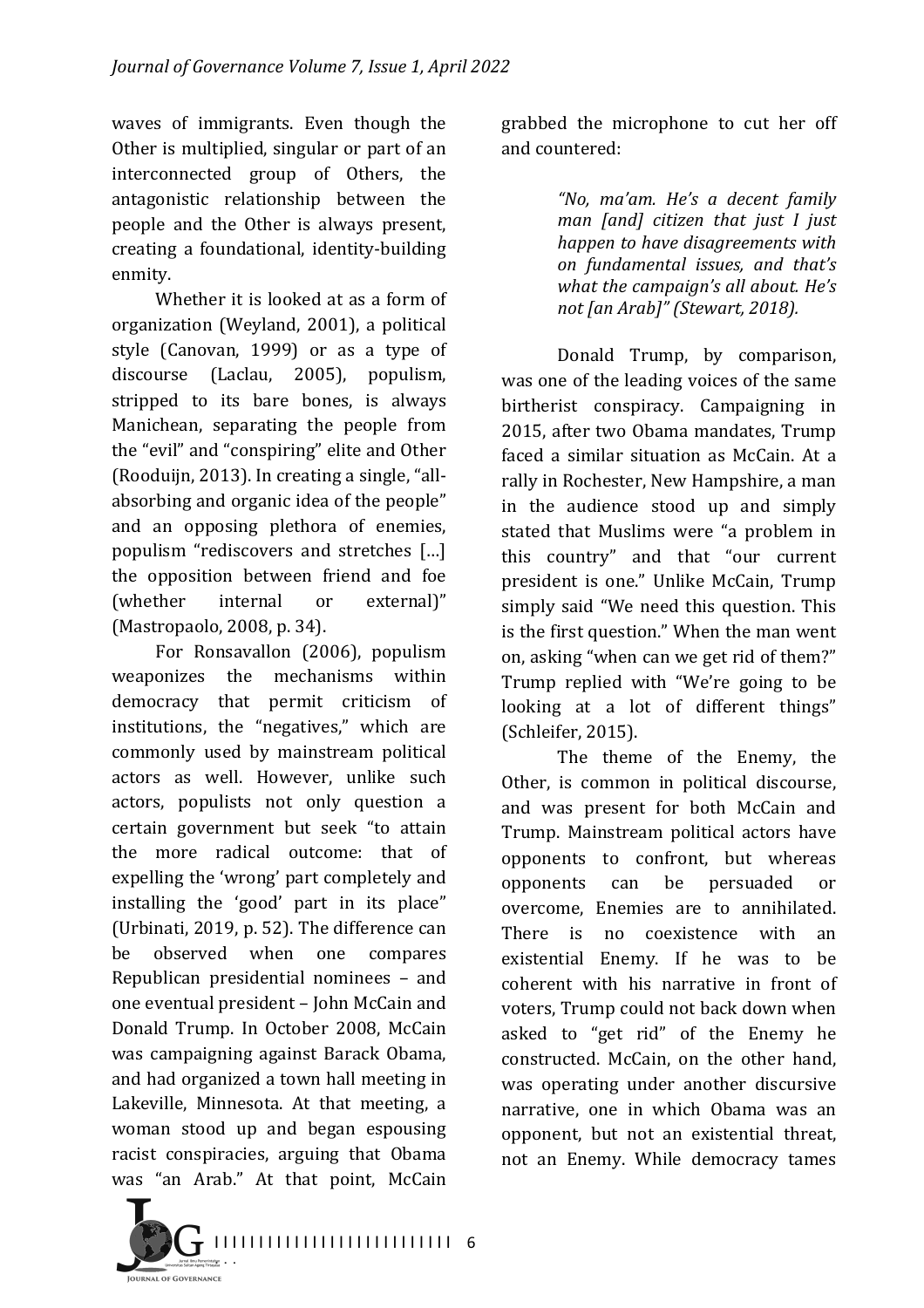factionalism by imposing a system of checks and balances and minority rights, transforming it into pluralism, populism transforms democratic contestation into a Manichean opposition, a war between good and evil where pluralism has no place. 

## **Method**

The populist radicals are proponents of what is called identity politics, which relies on the opposition between an in-group and an out-group, an "us" and a "them," a Manichean and moral division of the world between "good" and "bad." Be it an ideology, a style of doing politics, a rhetorical style or a type of discourse, populism relies on a simple opposition  $-$  good versus bad, the people and the other. While the former has received attention in the literature, the latter has been largely ignored. But if populists create "the people," they also create the Other. "Othering" is a key tool of constructing and reinforcing identity, "highly instrumentalized by populist and far-right parties and movements" (Kamenova and Pingaud,  $2018$ , p.  $114$ ) with "the simplest yet most expressive example of emphasizing distinctions between 'us' and 'them' seen in the slogans the parties use to express their attitudes: 'Bulgaria for Bulgarians,' 'Austria for Austrians,' 'Finland for Finns.'"

On social media platforms populated by citizens of the United Kingdom, othering flourishes. The immigrant is here, like in the discourse of populists, a burden on social services, being always poorer than the British natives. Racism and obscenities mix in  and there is an even a hierarchy of Others established, according to which the Roma are placed in an inferior position to Romanians and Bulgarians, themselves lower than the British. "Meanings of contamination, parasite, burden and war" discourse metaphors are also present, proof of how populist speech becomes embedded in entrenched cognitive patterns (Fielder and Catalano, 2017). To counter populist othering, their opponents reframe the issue, from morality to rights and from security to responsibility and humanity, by tackling the core of the populist narrative  $-$  the enemy. That is how the #RefugeesWelcome campaign countered Nigel Farage, by arguing that giving a safe haven to those fleeing danger was the British thing to do (Aitamurto and Staikova, 2018). Reimagining the Other leads to reimagining the self.

# **Result and Discussion Friends and Enemies**

The Online Etymology Dictionary  $(2020)$  pinpoints the origin of the word "enemy" in the Latin "inimicus." literally meaning "unfriend." With Latin serving as the source, different linguistic branches sprung, like they usually do. As such, one finds the Old French "enemi" and the even earlier, 9<sup>th</sup> century French "inimi," but also the Italian "nemico," the Catalan "enamic," the Spanish "enemigo" or the Portuguese "inimigo," all formed by the literal joining of "not" and "friend." In the English of circa 1300, "enemy" stood for "adversary to God" or "heathen." A few centuries later, it stood for "member of a hostile body in a war." The same source tells the reader that while English has

I I I I I I I I I I I I I I I I I I I I I I I I I

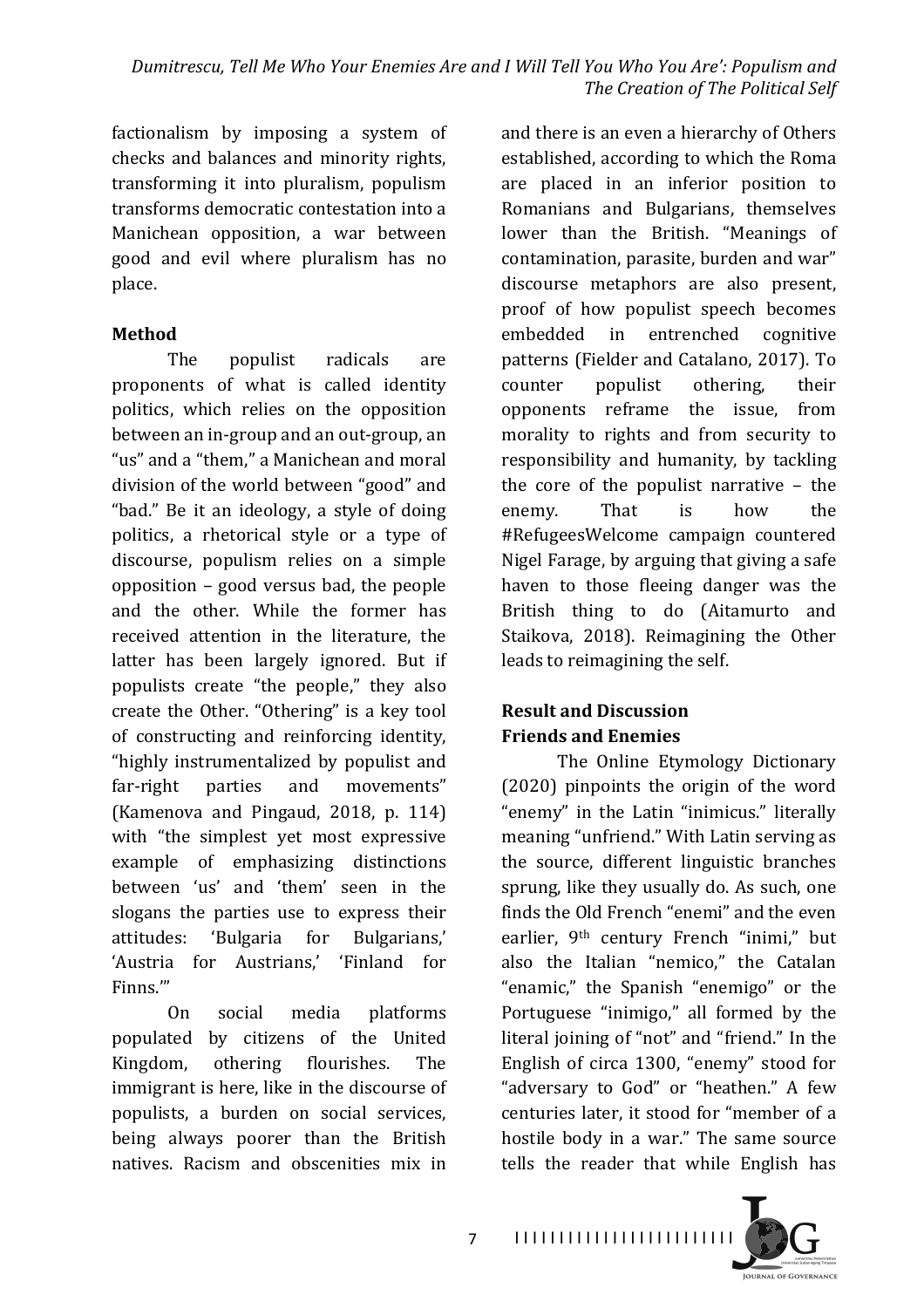only one word to designate personal rivals and rivals in war, Greek, Latin and Russian have two separate words for "personal enemy" and "enemy in war."

The word "friend," by comparison, comes from the Old English "freond," which itself comes from the Proto-Germanic "frijojands," and is similar to the Old Norse "frændi," the Old Danish "frynt," Old Frisian "friund," Dutch "vriend," Gothic "frijonds," Middle High German "friunt," and the modern-day German "Freund."

The two terms, therefore, come from two very different places - one has Latin roots, and is common to Latin languages and peoples of the south of Europe, while the other is Germanic, Nordic. This difference by itself signals an opposition that has served as the basis of human relations through the ages, ever since the cavemen of the late Pleistocene found that one cave contained friends and kin, while the other contained enemies and strangers.

Villains, enemies, are a constant in human stories – "Ishtar from the *Epic of* Gilgamesh, Kali the Hindu goddess of death, the demonic Ro-langs in Tibetan culture, Hera and Cronos in Greek mythology, Pluto from the Roman tradition, the trickster in some Norse and Native American stories, Set in the Egyptian tradition, and Gaunab and Ardo from African traditions. Perhaps the most recognizable example in the Western tradition is Satan" (Weiner, Peaslee and Prettyman, 2020, p. 17). The critical importance of the "baddie" in any narrative can perhaps be seen with more ease in another medium  $-$  comic books and superhero movies. There, villains have fascinated, being "cathartic proxies"

and authentic points of reference for the reader, power-hungry and violence-prone deviants that disrupt the establishment much like a populist aspires to do. Stereotypical heroes like Batman and Superman are great not because of their personality and qualities, but because they stand up against a host of such villains. In the Supervillain Reader, Jones  $(2020, p. 13)$  puts it explicitly,

> *"Do you want your story, your comic, your movie, your play—your* whatever— to be infectious and *addictive and engaging, to pull the reader or audience in by the face, leave them unable to stop turning the pages? Then build your antagonist like Satan, with grandiose schemes and a need to articulate them. Be sure to make that antagonist as devious as Moriarty, as driven as Thanos, as charismatic as Lex Luthor, and as slippery as Iago. After you've done that? Then sketch out your protagonist, your hero, and never forget that your protagonist isn't the real main character here. Yes, heroes are the ones who* will *experience "change" through the struggle of the story; yes, they're the ones whose shoulder we're most often looking over; and yes, they're the ones we want to pull through, to overcome. But what they're overcoming? It's all the obstacles thrown up by the antagonist, by the* supervillain, who is the one actually *charting the shape of the story."*

Enemy-making remained at the center of modern films, with Dracula, Nazis and various criminals and evildoers and cheaters always appearing on the screen. For Soberon, creating and

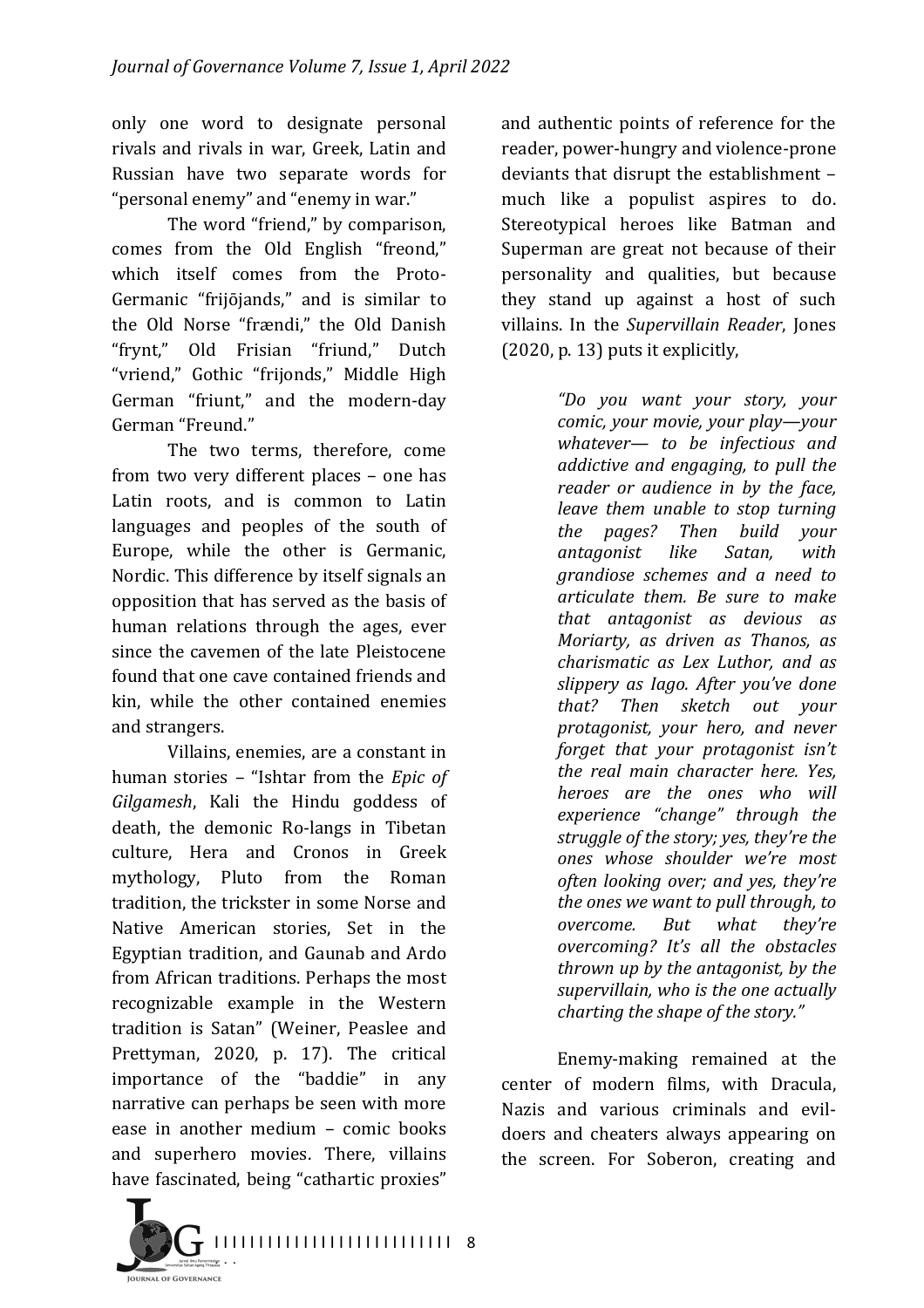embedding enemy archetypes in society amounts to no less than social control, "setting the parameters of normality and abnormality" and "telling us who to hate" (Soberon, 2020, p. 71). Telling one who to hate is also telling one who one *is*, by telling him who he is not. Through antagonistic divisions, meaning and identity is thus formed (Laclau and Mouffe, 2001). These divisions have long been used in storytelling and cinema, where "by attempting to evoke a sense of threat, accentuate danger, demonize or dehumanize characters, [...] filmmakers have established and subsequently refined formal techniques, tropes, and conventions" (Soberon, 2020, p. 63) to create a successful villain. To do so, they play with what Soberon calls "proemotions" (pity, admiration) and "conemotions" (anger, disgust, contempt), the villains being showered in the latter. Otherness and animosity are thus established in cinema in several stages of building opposition between the hero and the villain, and hero "cults and enemy images are among the most effective instruments with which the demagogue conditions people to accept war and endure injustices" (Hase and Lehmkubl, 1997, p. 37).

The poststructuralist theory of identity holds that any form of identity, including  $-$  especially  $-$  the national one, is discursively constructed and reinforced. In the field of international relations, such identities "are always constructed against the difference of an Other. Identity is unthinkable without such a difference: it would make no sense to say 'I am European' if this did not imply a difference from being 'Asian,' 'African'

or 'American'" (Diez, 2004). It would not be an exaggeration to say that othering, the creation of the 'enemy image' has been at the core of nation-building, that without it such a process would not have been possible. The European identity has been, from the start, built upon the opposition between Christianity and Islam – and, as Diez points out, that same opposition is still present in certain political discourse today.

The friend-enemy duality can be found in the most impactful ideologies of history. After studying the Brazilian indigenous Mundurucu group, Robert Murphy published in 1957 a paper titled *Integroup hostility and social cohesion*, in which he noted that in the view of the Mundurucu the human world was populated either by "people," meaning themselves, and pariwat, or non-Mundurucu humans, who were all enemies - with the exception of an allied tribe and white men. For the Mundurucu, enemies were not mere obstacles but targets to be attacked, raided. Defeating the pariwat, however, was an ongoing process to the Mundurucu, for they always had new enemies with whom to do war. Murphy concluded that this extreme aggression, which naturally transformed into the institution of warfare, "operated to preserve the integration and solidarity of Mundurucu society" (Murphy, 1957.) Enemies existed for the Mundurucu as a reason for unity, and without their enemies, there would have been no Mundurucu.

During the Great Terror of 1936-1938, Soviet leaders, Stalin in particular, carefully pieced together images of the enemy that fit the narratives created in



**OURSIAL OF COVERNANC**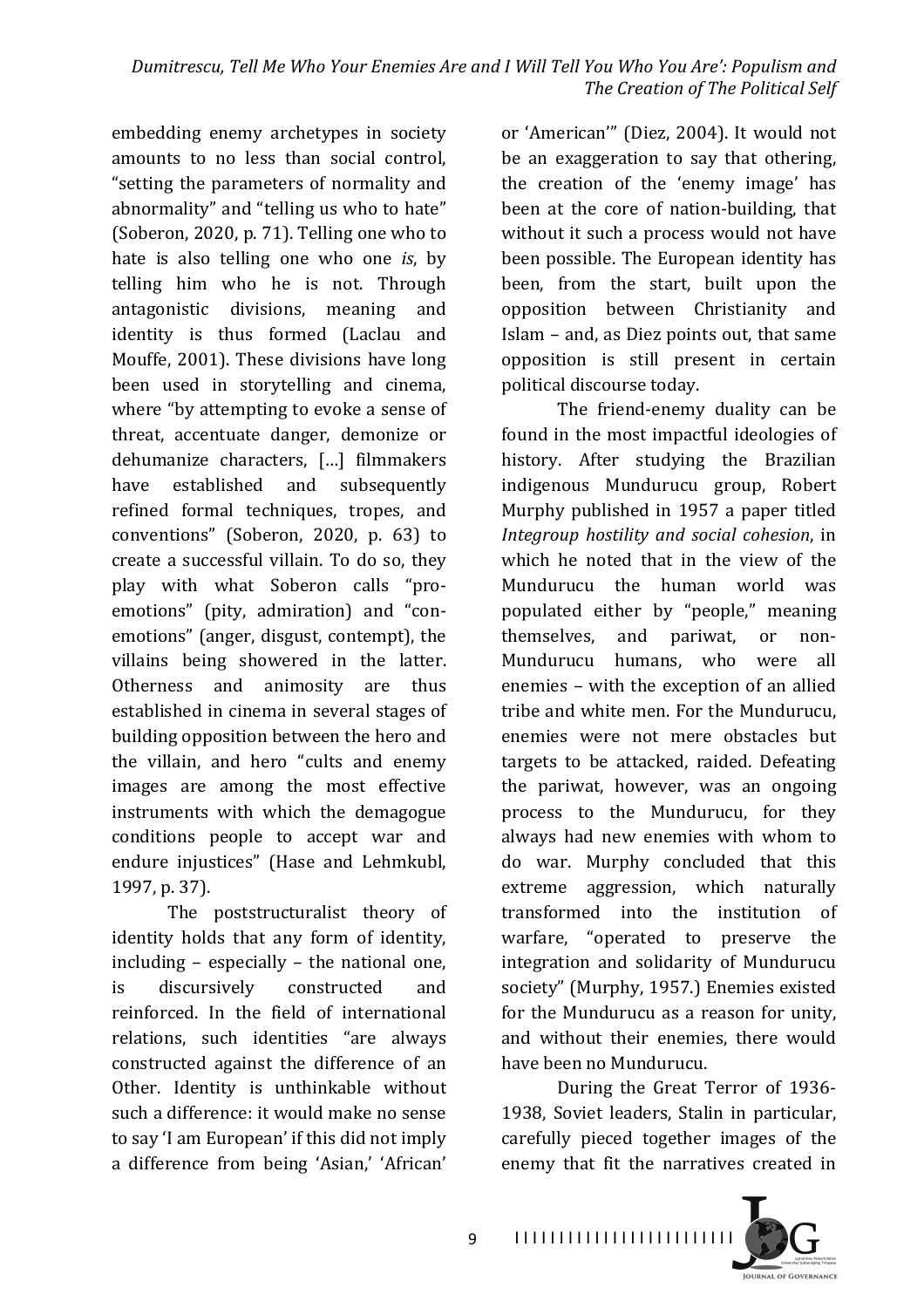the 1920s. These enemies were traitorous, immoral, aggressive, and subhuman and "made the Terror psychologically acceptable on nationwide scale" (Dobrenko, 76). The Show Trials were an essential part of this, creating an enemy that embodied the fears of the Soviet citizens and as a result mobilized them. Stalin linked himself to "the people," and cultivated an image of heir and caretaker to Lenin's legacy, while those on trial were "predators," "snakes," "wolves," and "rabid dogs." Keen (1986) identifies no fewer than nine different images that Stalin constructed for his enemies: Enemy as Stranger; Greedy Enemy; Enemy as Terrorist and Conspirator; Omnipresent and covert enemy; Enemy as Traitor; Enemy as Beast; Enemy as Aggressor. Internal/External enemy; Enemy as Abstraction; Enemy as Unworthy Opponent. The same Soviet leaders portrayed the socialists and liberals of Western Europe as "social fascists" - only to portray them as natural allies against Nazi Germany after operation Barbarossa. After Hitler died in his Berlin bunker, the US became "chief devil" alongside the "Anglo-French plutocracies" (Laswell, 1951). Stalin's enemies were especially malleable. 

Similar to the Soviet communism. Italian fascism "defined itself against an array of internal and external enemies," (Stone, 2012) first and foremost communists or Bolsheviks, labels which were used interchangeably. All left-wing opponents, from social democrats to anarchists, were also targeted, painted as "shirkers" and "cowards" who had betrayed Italy after WWI. In the fascist imagery, in posters and cartoons, communism often appeared as a smashed hammer and sickle. Stone highlights the fact that fascism "depended upon polarization and a clear set of dichotomies: Nation/Anti-Nation, order/chaos, good/evil, and us/them," simple antagonistic constructs that mobilized and iustified violence. Demonization and hatred were only ramped up in the final days of the regime of Mussolini, just as the Eastern front was crumbling. Instead of the hammer and sickle, images of a disease-carrying Soviet commissar appeared. These were meant to signal that "this enemy bears a broad array of visual markers of degeneracy, criminality, and racial 'otherness'" (Stone, 2012, p. 91). Deep-seated racism blended in with fear and hate, and the communists were portrayed as having a distinct physiognomy. They were a "degenerate race" of invaders identified by "broad faces, high foreheads, sunken eyes that are far apart, and protuberant noses" (Stone, 2012, p. 91). This is the existential enemy against whom the Italians were called to fight, one which was to be "hated for both immutable biological flaws and an immoral ideology."

In the Nazi paranoid propaganda, the true aggressor was the Jew, portrayed in the regime's imagery with yellow coloring, oversized ears, nose, lips and curly hair and a small beard, as opposed to the tall, blonde and leather-clad SS heroic defenders. So absorbed were the Nazis by their own imagined narrative that the "anti-Semitic agenda contributed to major blunders and eventually to the Allies' ability to defeat the Nazis" (Herf, 2006, p. 6). For the Nazis, the "world Jewry" controlled the USSR, where "they camouflage themselves as Bolsheviks,"

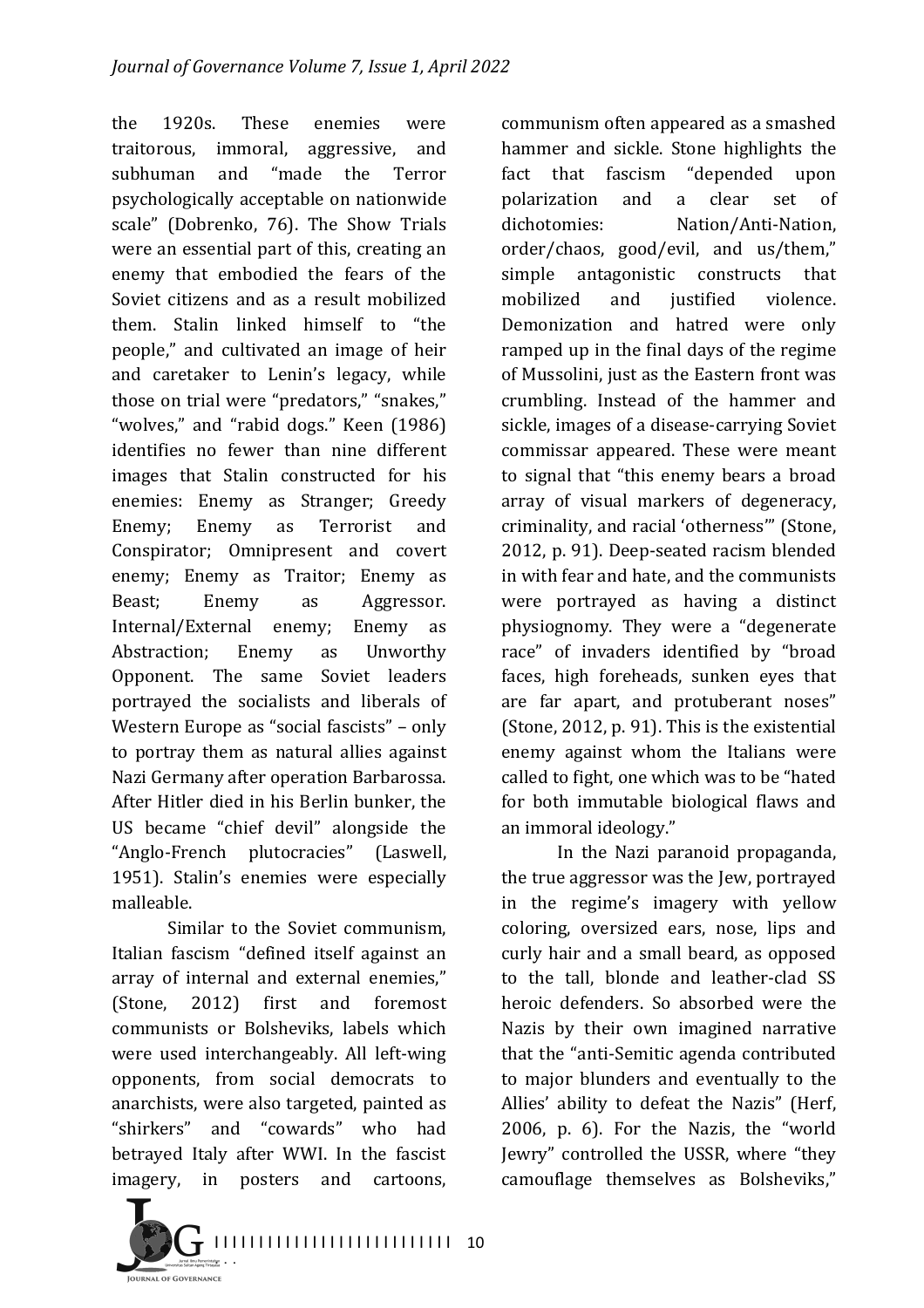while in Europe and the United States supposedly "they appear plutocratic and capitalist." "Global Jewry," according to the Nazis, was on the path to establishing world domination, if not for the opposition of Nazi Germany and its allies. Individuals like Samuel Irving Rosenman, FDR's adviser and speech writer, held the true power, not the American president. In the same vein, organizations like the B'nai Brith and the American Jewish Congress and Committee controlled the United States entirely. According to Hitler, "Jewry is the driving element in all enemy states," and "Western humanity" was in danger, as after every Soviet division were "Jewish liquidation commandos" (Hardy, 1967).

2016), and immigration the policy issue that can most easily mobilize ideas of identity and nationalism, but also economic concerns such as jobs and social services. Another enemy of the European far-right is "the system," i.e. the political system of a given country but also the European Union itself, an avatar of multiculturalism, globalization, progressivism, even leftism, as well as the obstacle to regaining a supposed national In China, Communist leader Mao embedded the friend/enemy antagonism within class struggle. He organized "rhythmically pulsating political campaigns that intensified as the category of enemy was deepened and extended," harnessing hate in order to produce revolutionary intensity (Dutton, 2019). Urbansky notes the "rhetoric of friendship" that dominated the Sino-Soviet border relations in the 1950s, but then poses a question  $-$  "how do you get a people that officially loved another country as an 'eternal brother' just some years earlier to regard it as a threat and the people across the border as enemies?" (Urbansky, 2012, p. 257). The answer is simple, by revamping old enemy images that had already been cultivated in the Soviet Union in the 1920s against thenimperial China and Japan-occupied Manchuria. 

If for the Soviets the "enemy" disappeared in 1949, with the foundation of the communist People's Republic of China, it had only been due to a new official narrative, which rebranded a militarized, closed border as a "border of peace." By 1969, however, relations had soured between the two countries and violent clashes happened on the border. Propaganda was of course used by both states, with newspapers, radio and television made to present the "enemy population" and to "erect or reactivate mental walls." Beijing referred to its old "eternal brothers" as "the new tsars," a charge that held particular weight for communist revolutionary regimes, while the Soviet propaganda claimed to be fighting against a "treacherous Maoist group" and "Mao's clique." For the Soviet leaders, the "struggle against Maoism" became the "struggle for a united world communist movement," and they even created a documentary called *The Maoists' Disastrous Course*, charging Mao with being the author of "political provocations, betrayal and countless victims" (Urbansky, 2012, p. 259).

Against this newfound  $-$  and old  $$ foe, the Soviet propaganda created the image of the heroic border guard defending the motherland against an "enemy that lurked behind the border

I I I I I I I I I I I I I I I I I I I I I I I I I

**OURSELLOR COMPRESSION**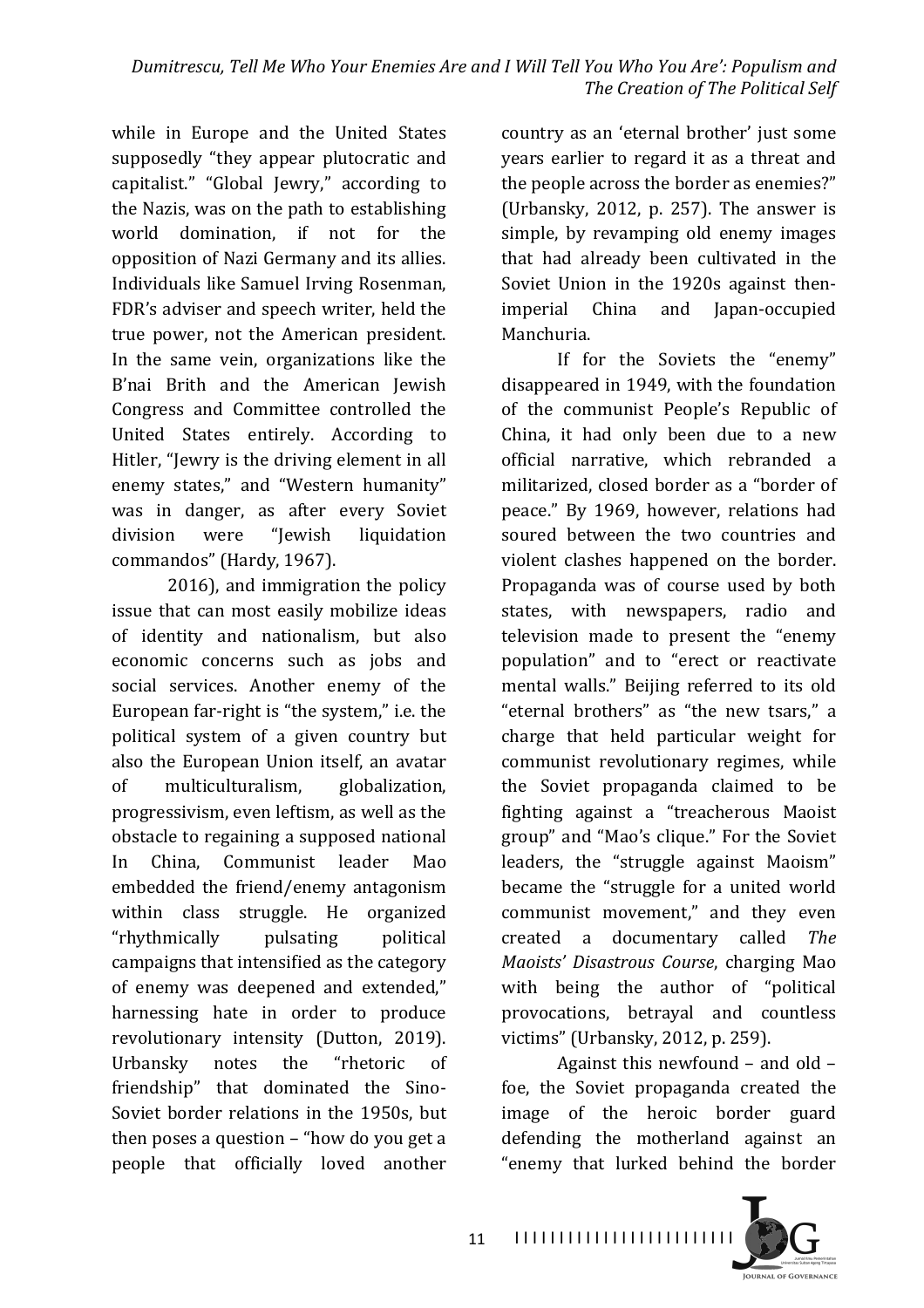with this increasingly alien country" (Urbansky, 2012, p. 266). The Soviet hero was itself a revamped image of the 1930s, when the same border guard was standing watch against Japan's Manchukuo state. Thus the enemy became a friend, and then enemy again, and the same hero rose up to battle. As late as the 1980s, the Sino-Soviet relations were still dominated by the enemy images they had created for each other, despite their previous friendship and ideological proximity.

From its foundation, the United States created Others for itself: the Indian tribes that opposed settler expansionism, the colonial European powers, the British Empire, Mexico, the Kaiser's Germany, Hitler's Germany, the USSR and finally China and Russia. Internally, there was also an Other - the non-WASP "late comers," non-white and protestant immigrants - and the African-Americans that did not enjoy the same rights as other Americans (Wang, 2017). Trump's populism and the enemy it constructs, the illegal immigrants from Latin America and the Democratic and liberal establishment (plus the media) internally and China externally, is only more of the same. For many  $-$  if not all  $-$  populists, the media is also an enemy. Indeed, research suggests that populists restrict press freedom whenever they can (Kenny, 2019).

For Stein (1989), the American and Soviet relationship and representation of each other during the Cold War is proof that "the indispensable enemy is a recurrent feature of a group's own internal self-regulation" and as long as "intragroup stability" is established through "intergroup hostility," then conflict will flourish. Such oppositions and even animosities become possible because one tends to blur distinctions when it comes to one's own group, but to maximize them toward one's adversaries – "'we' must not allow ourselves to feel that we have much, if anything, in common with our enemies," ((Stein, 1989, p. 481) for this would blur the line between friend an enemy and dilute one's identity, which is built in large part through this very opposition. To know who one is, one needs to know who one is not. One is American because he or she is not Russian, or Chinese, or Mexican and vice-versa. 

Williamson, Skocpol and Coggie  $(2011, p. 32)$  note that members of the conservative Tea Party movement in the United States "define themselves as workers, in opposition to categories of non-workers they perceive as undeserving of government assistance." The foundational antagonistic relationship of the Tea Party is between the workers and the "freeloaders" or the "people who don't work," the undeserving groups – also identified by racial and ethnic cues – that are out for "handouts." It is this concern with the freeloaders that "underlie Tea Party opposition to government spending" and redistribution, perhaps the most readily identifiable ideological position of the Tea Party and the conservative movement at large, including the Republican Party, although degrees should be taken into consideration. Self-described libertarians and supporters of small government and the free market, Tea Partiers do not view government programs as intrinsically objectionable  $-$  they do so only when the inimical Other is introduced. Further 

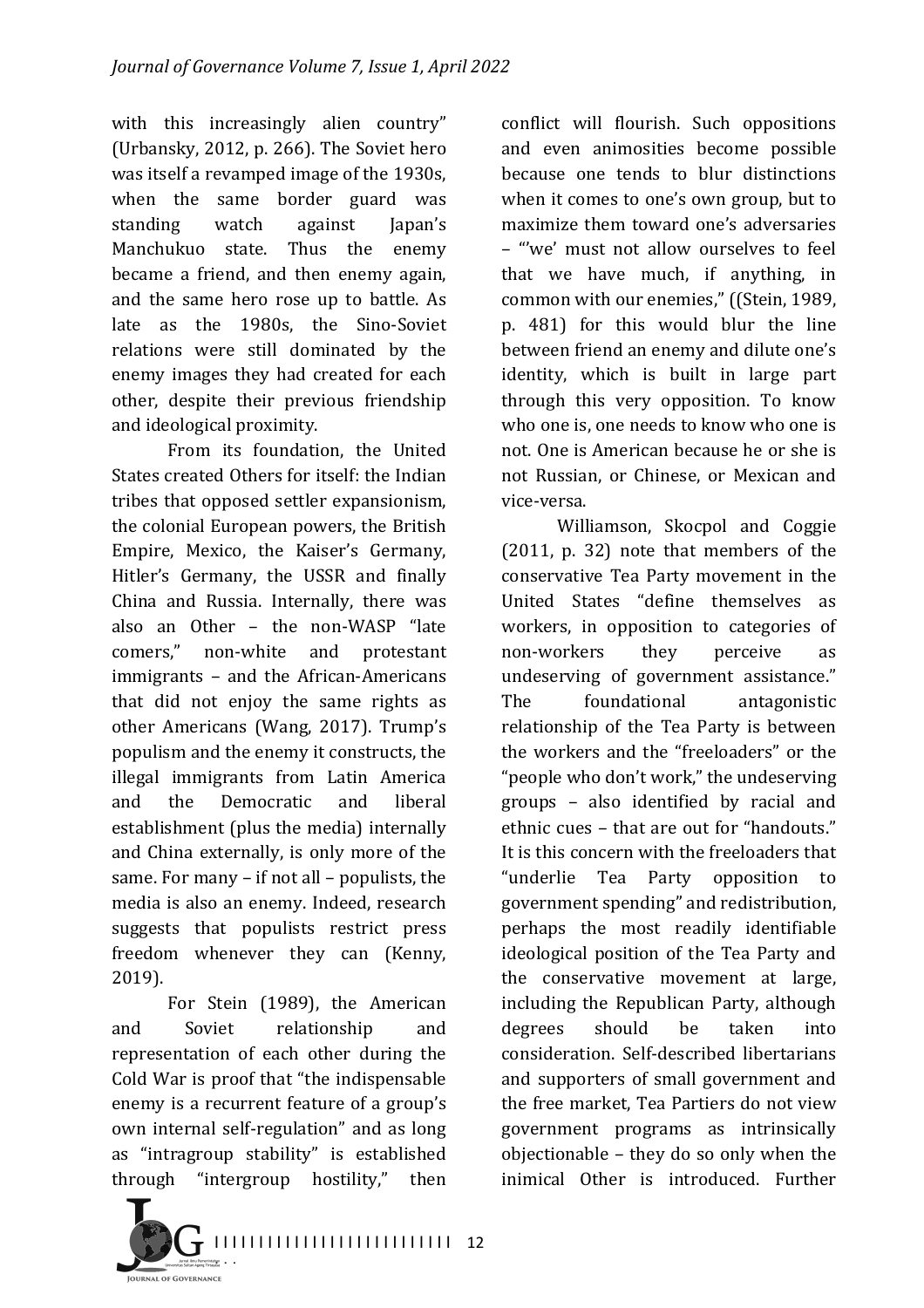substantiating the claim that in this populist frame it is not "the people," the self, who matters, but the Other, for the Tea Party "the distinction between workers and nonworkers is not necessarily linked to actually holding a job." If "us" is fuzzily defined, the Enemy is not, as there are "only two groups of people unambiguously included in the "nonworking" population: young people and unauthorized immigrants" (Williamson, Skocpol and Coggie, 2011, p. 33). Like other populists, the Tea Partiers know who they are only by reference to who they are not.

Juan Peron, army general-turnedpolitician and president of Argentina in the '50s and '70s and one of the classic examples of populism, understood the division between friends and enemies well enough, and reinforced it discursively. This meant attacking the "oligarchy" and casting himself as a political outsider closer to the public, to whom he talked using simple language and references to famous myths and symbols (Rooduijn, 2014). Peron mobilized *los humildes* and *los* descamisados against the political establishment of Argentina, in line with how later populists would target mainstream parties, financiers, technocrats, immigrants and others "who are not like us," giving cohesion to their movement. Pasquino notes that "this overwhelming attitude of hostility is inimical to the acquisition of the fundamental democratic quality that allows the recognition of adversaries or competitors, but not of mortal enemies" (Pasquino, 2008, p. 28).

There are also examples that are closer to the present. Jean-Marie Le Pen, leader of The Front National from 1972 to 2011, opposed a mythically homogenous French people to "dangerous others" and the corrupt elite. He compounded establishment parties into a single unit, the "Gang of Four" that stood in opposition to the interests of the French people (Rooduijn, 2014).

Neo-fascists in Europe lost their enemy when the Berlin Wall fell - but newer far-right movements found another Other, an alien to Europe on racial, historical -for the Greek far-right populists in particular (Lazaridis and Tsagkorni, 2016) –, linguistic and religious grounds. Islam is the newest inimical Other for the Western European populists (Campani, sovereignty that was lost. Populism's anti-system and antiestablishment rhetoric centers on the image of the "enemy above," i.e. the government, the "bureaucrats," "deep state" or "Brussels." These elites do not simply pursue their own interests, according to the populists, but are part of a conspiracy to betray "ordinary people." The betrayal theme appears in party manifestos, in press statements and speeches (Breeze, 2019). The AfD, for example, refers to the center-right CDU and the center-left SPD as "the old parties" or "the established ones," parties ran by "career politicians." Similarly, UKIP condemns the "arrogant" Westminster elite that put a "spin" to trick "honest people." Moreover, both parties use an external enemy, the EU, in their narratives. In the same logic, the two parties also "devote attention to the armed forces," the purported defenders in

I I I I I I I I I I I I I I I I I I I I I I I I I

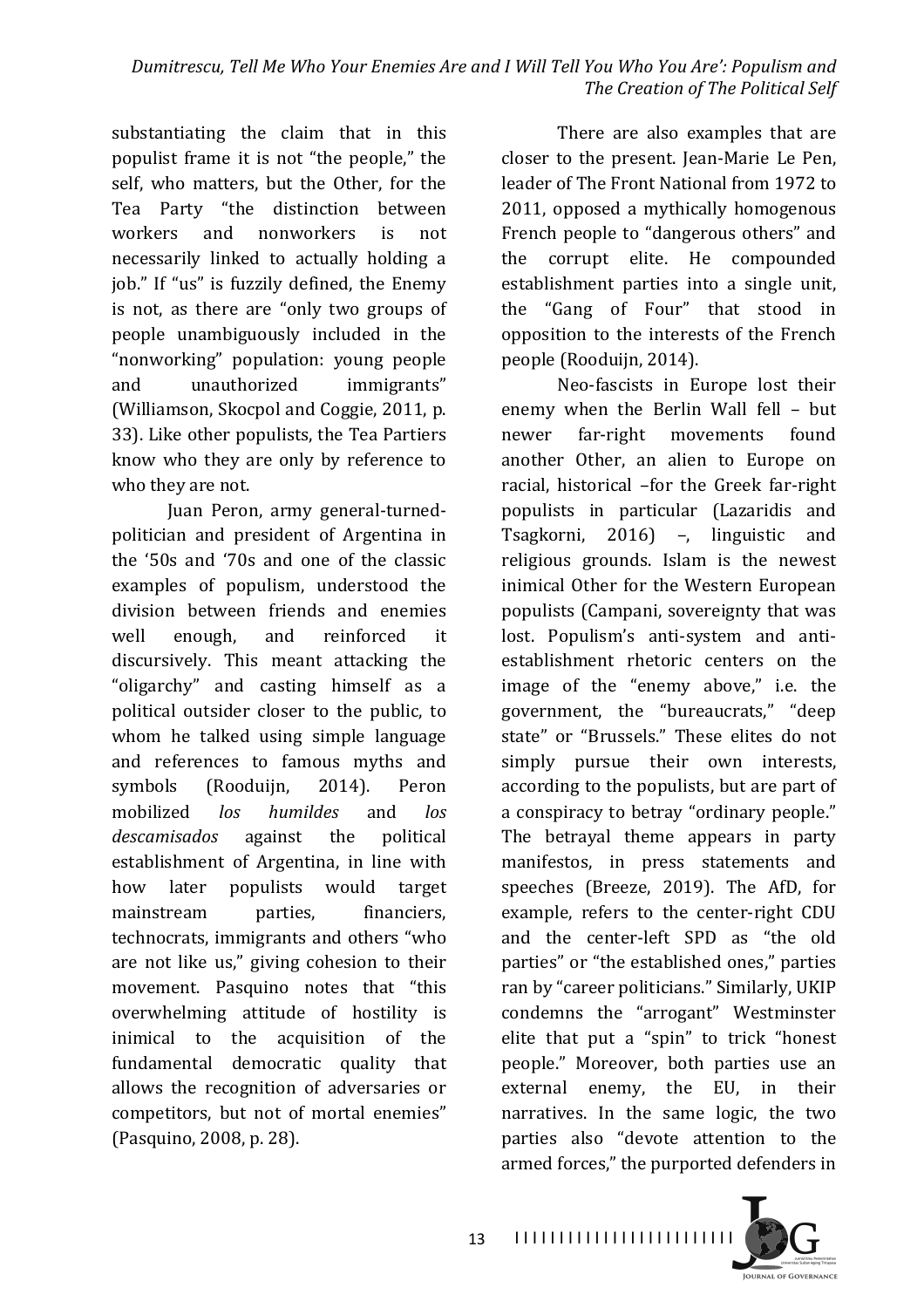the imaginary conflict with the external "others" and the internal "traitors" who wish "us" harm. UKIP, specifically, uses the possessive "our" when referring to the troops.

The fringe right is not the only side of the political spectrum in need of an inimical Other. In France, Riposte Laïque, a leftist coalition of women's rights activists and former communists also found their enemy in the Muslim population (Benveniste and Pingaud, 2016). The Islamic enemy is helpful for "new alliances, new supports and ideological shifts," movements that hark back to the French resistance, equating Islam to Nazism. The threat of Islam brings together the radical right and parts of the radical left all over Europe, with free speech advocates in liberal Denmark claiming the "right to offend and insult 'the other.'" (Siim and Meret, 2016). Liberal values like gender equality and tolerance are turned against the inimical Muslim, transformed into marks of identity against an Other who supposedly lacks them, "the authoritarian, malechauvinist and intolerant Muslims" (Siim and Meret, 2016, p. 124).

Eastern European instances of populism also require an inimical Other. In post-communism, the Slovenian populist far-right "found the new enemies" in migrants, former Yugoslavs, Roma, Muslims, LGBT people, also leftwing intellectuals, communists and politicians who did not prioritize national interests" (Pajnik, Kubar and Sori, 2016, p. 139). The Slovenian populists crafted a narrative around their country's independence, with "our people" in opposition to the Balkan peoples and other ethnicities, but also a list of other

enemies defined either by their sexual orientation, political orientation, creed or gender. The "homosexual threat" to "our nation" also transformed LGBT people into the inimical Other.

During the Ukrainian Maidan, the anti- and pro- camps "imagined their opponents in terms of half-human or completely inhuman abnormality in need of cure and/or eradication," (Baysha, 2019) as pro-Russian, backward "vatniks" or, on the opposing part, as fascists. Both sides saw the opponents as "homogeneous entities instead of complex webs of relations characterized by contradictions and tensions," a "social imaginary" that made violence preferable to negotiation.

The discourse of Bulgarian farright populists is ripe with anti-Semitism, Jews being to blame for communism, the pains of the post-communist transition and for a global capitalist order that put Bulgaria low on the hierarchy of success. To this end, they rehabilitate Nazi and fascist symbolism (Kabakchieva, 2008).

Another enemy for Eastern European populists is Russia and the Russian minorities that may be present in the territory of their nation-state. Mudde  $(2007, p. 77)$  notes that such is the case in Estonia, Latvia and Poland, where "Russophobia extends far into the political mainstream as well" Conversely, populists in Serbia and Bulgaria see the West as the "enemy" and Russia as a "friend." Western European populists, especially since  $9/11$ , have found their Other and "enemy" in the person of Muslims, and islamophobia in the West, like Russophobia in Eastern Europe, can also be mainstreamed. The Roma population is also a facile target of

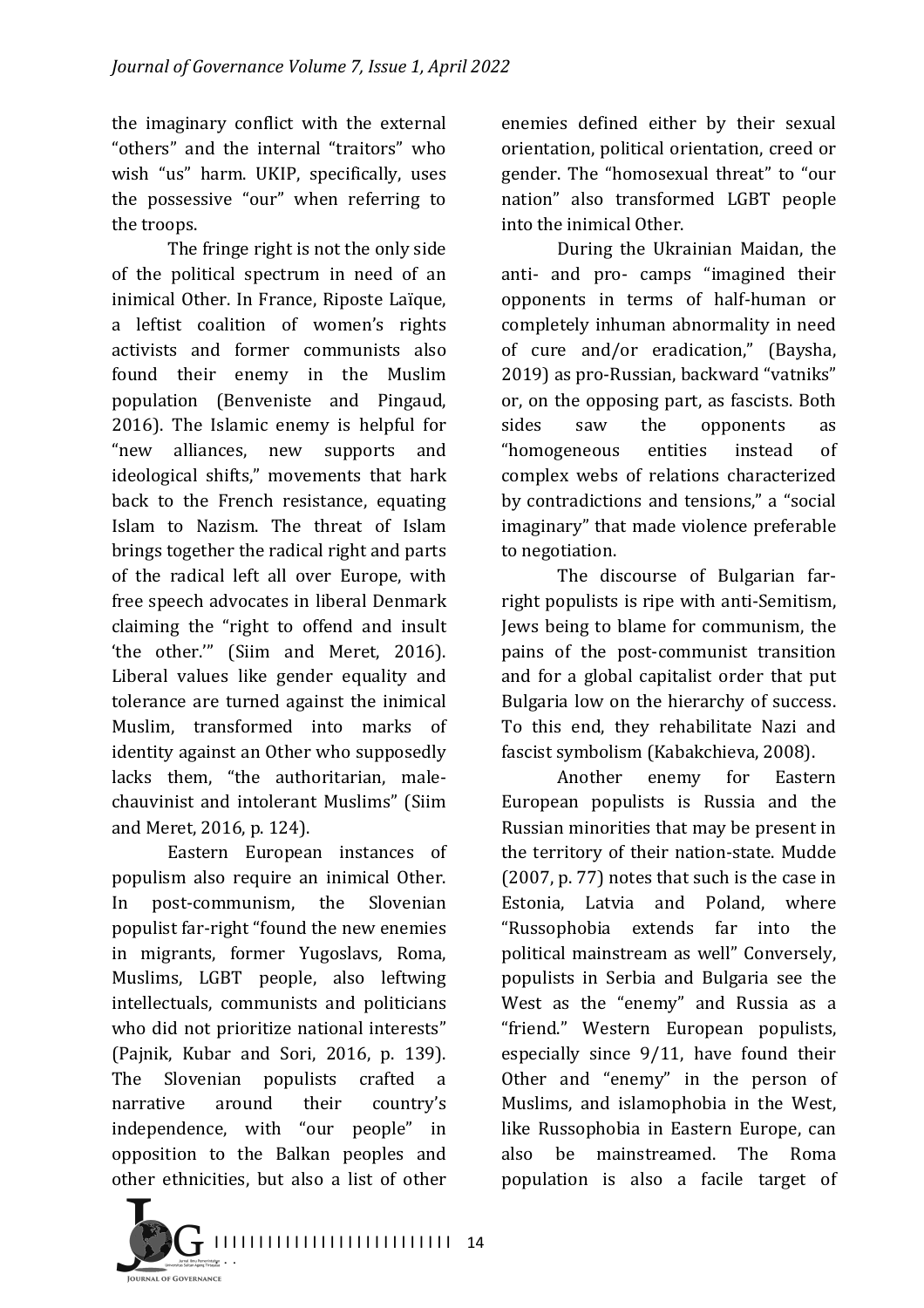othering throughout Europe, less so from the part of most populist parties and politicians in the West, but from tabloid media and local political representatives.

More recent Western populists have their own particularities when it comes to the inimical Other. Johal (2020) describes how newer proponents of the far-right, like Steven Bannon in the US, echo Schmittian ideas of political strategies based on a de facto *friend– enemy* distinction. It is the right, then, that in times of crisis managed to promote "a distorted idea of political change and order simultaneously, and fomented anger and hysteria towards migrants, refugees, minorities and other vulnerable groups into a refined political project" (Johal,  $2020$ , p. 98). In identity politics, the right has been more effective, while "the left, for its part, seems to be primarily focused on contesting cultural issues and policing political correctness," (Fernandez-Alvarez, 2020, p. 143) unable to reap electoral victories.

Feldstein notes that on the right, the McCarthyite red hunt, Regan's fight against liberals and the conservative campaign against political correctness are all part of a paranoid process by which "an internal menace [is] projected outward into a scapegoat that threatens social parameters reidentified as "us" versus "them." But "us" cannot exist without "them," and to obtain group coherence and identity - for the conservative movement in the United States is diverse, with certain groups hammering on about immigration, while others lay more stress on balancing budgets or individual liberty  $-$  the enemy has to be out there, even if he is to be as weakly defined as the PC "enemy-asacademic." McCarthy claimed to be standing against Marxism internally – the "pinko" – and externally, an enemy clearly defined, but later neoconservatives railed also against "the homosexual lobby,' radical black militant organizations, and the drug-taking children of the  $'60s''$ (Feldstein, 1997, p. 15).

# **The Others**

If the theory and the examples given above are to be useful concepts in an explanative effort, however, they need to be integrated in larger theoretical framework regarding the importance of the oppositional construct between "the people" and the enemy in populist thought. Three authors are crucial when doing so - Carl Schmitt, Cas Mudde and Ritchie Savage.

For Schmitt (1932), from whom ideas can be lifted only with greatest care, politics "can be reduced to that between friend and enemy," and it is "the most intense and extreme antagonism." These two concepts are not symbols or metaphors, Schmitt adds, but concrete and existential, "not mixed and weakened by economic, moral, and other conceptions." The Other, the stranger, needs no other traits to become the Enemy, aside from the fact that conflict with him is conceivable. He does not have to have blacker skin, different eye color, a propensity towards evil or any other distinction. The other is the enemy because he exists. It is this real, inherent opposition between friend and enemy that liberalism has attempted to domesticate, Schmitt maintains, by transforming the inimical Other into an

**OURSELL OF COVERNMENT** 

I I I I I I I I I I I I I I I I I I I I I I I I I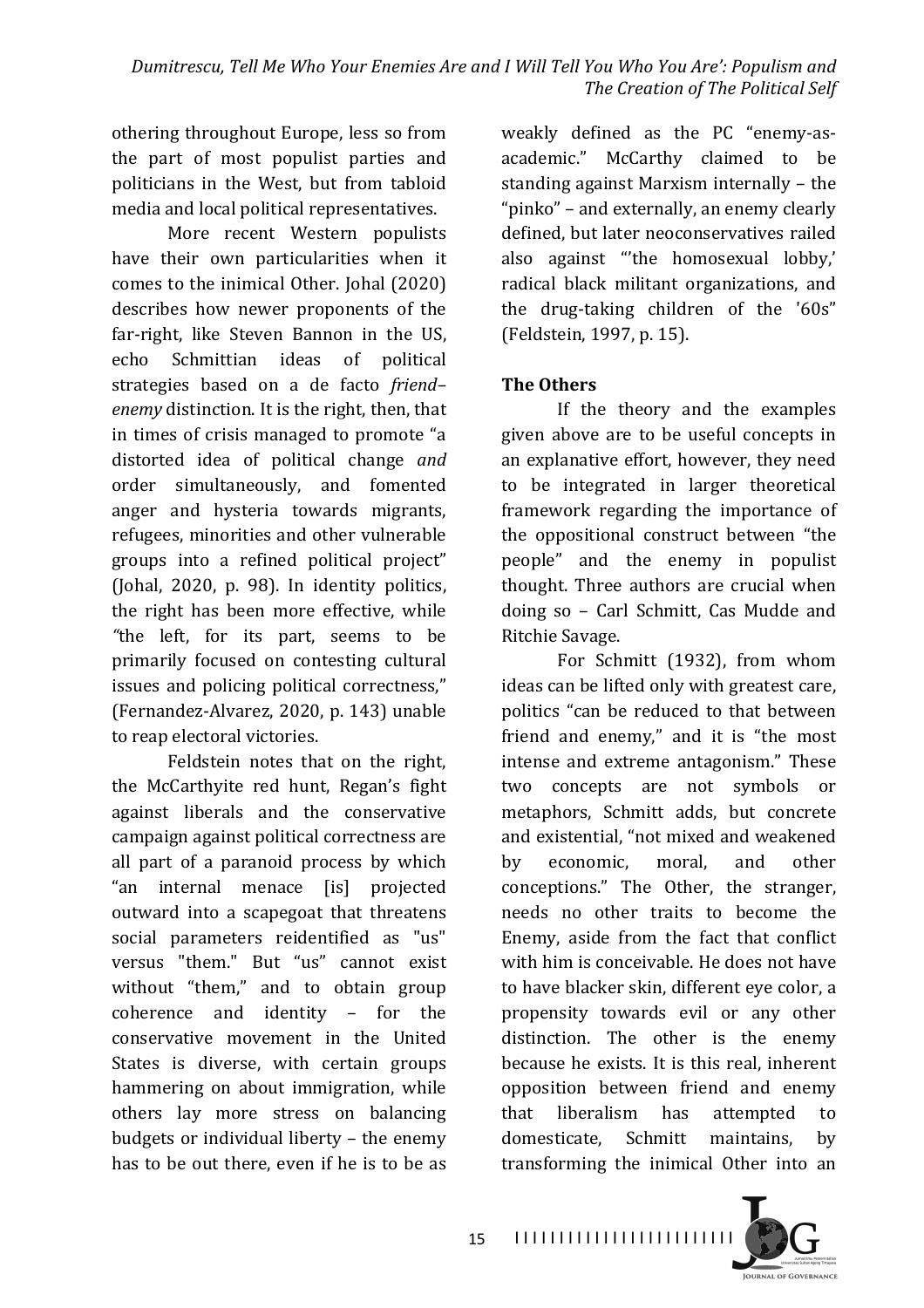economic competitor, a "debating adversary," but which comes stalking back from the shadows each time. Even in daily speech, "all political concepts, images, and terms have a polemical meaning," with words like "republic, society, class, as well as sovereignty, constitutional state, absolutism" and others being "incomprehensible if one does not know exactly who is to be affected, combated, refuted, or negated by such a term" (Schmitt, 2007, p. 31). "A completely pacified globe," Schmitt  $(2007, p. 35)$  claims, "would be a world without the distinction of friend and enemy and hence a world without politics," and as any political entity coexists alongside other political entities, this "presupposes the real existence of an enemy" for every group. It is this foundational political division of the world into friends and enemies, into "the people" and "the elite" or the immigrant, which is the bread and butter of populist movements for which the Other is a prime theme. Schmitt, a member of the dreaded Nazi party himself, is able to put into words the power of the friend-enemy oppositional construct.

Ernesto Laclau has been at the nexus of the discursive study of populism. For Laclau, populism is the logic of the political, and "the people" its center and subject, the pathway to renewing, radical transformations that cannot be separated from the political realm itself. In this way, "all politics is populism" (Moffitt and Torney, 2014, p. 384). Rehashing Laclau, however, Ritchie Savage (2018, p. 134) notes that

[...] the central signifier that anchors *each instance of populist discourse* 



*(and arrests the play of substitutions) is not so much a positive term, such as the "people," which links together a series of democratic demands (rendered now as popular demands),*  **but** overwhelmingly negative *conceptions of the "enemy" that represent the destruction of the*  democratic foundation of the "nation," *constructed through collective memory.* Thus, the *positive-laden signifiers*, such *as "people," "nation," and "revolution,"*  to which Laclau is repeatedly referring, *are only invoked after a thorough*  explication of the role the "enemy" has *played in dismantling the fabric of society.*

Laclau's discursive model is deficient. Savage maintains, because it focuses on the wrong construct  $-$  or signifier. It is the negative concept of the enemy that is at the heart of populism. Savage substantiates his argument by comparatively studying four different instances of populism: two of them from the immediate postwar period, namely Senator McCarthy in the United States and the party Acción Democrática (AD) in Venezuela, and two from the contemporary period – the Tea Party and Hugo Chavez. In each, he finds a common trope, that of the opposition, leading him to posit that a populist actor is one whose discourse contains "a symbolic structure that demonizes the 'enemy' as the disruption of the legacy traced to a glorified "founding moment'" and that such a discourse unites radically different instances of populism. Thus, for populists, positive concepts and terms, among which one can count "people," "nation," and "revolution," serve only to explain the threat posed by the "enemy."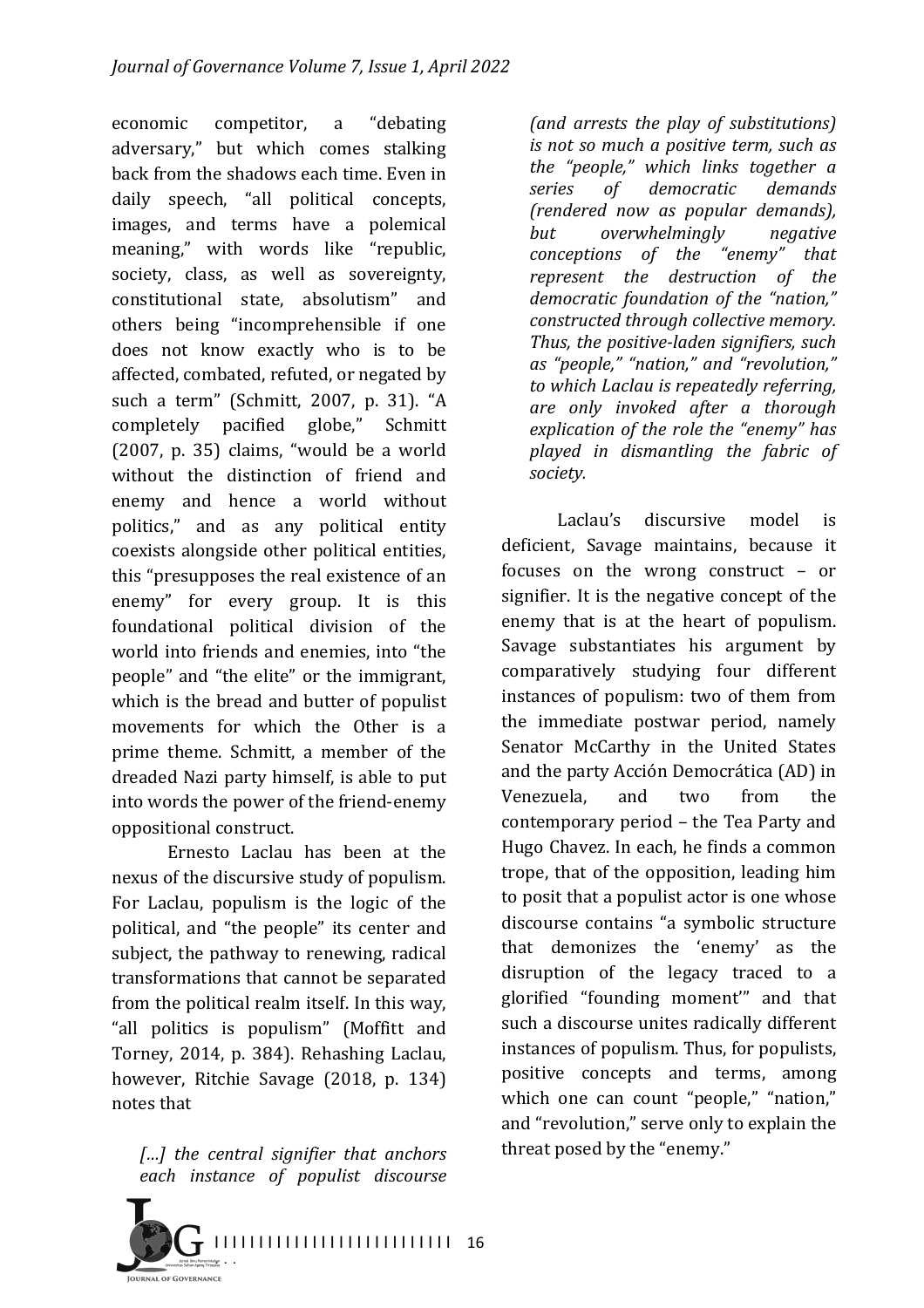The final author in the explanative trinity, Mudde (2007, p. 63) describes how the opposition between the people and the Other easily transforms into "a Schmittian friend-foe distinction in which the 'Other' is demonized," where "the ingroup is largely defined *ex negativo*, i.e. as the mirror image of the out-groups and their alleged characteristics. Consequently, a better understanding of the out-groups, or in the populist radical right's thinking the 'enemies,' is crucial to getting a better understanding of the worldview of the populist radical right" (Mudde, 2007, p. 64).

Mudde argues that to understand populism, one needs to understand the "enemies." He is essential in approaching the issue of the "enemy" for populists, as he creates a spatial typology of enemies based on their relation to the nation and the state: those within both the nation and the state (the "traitorous" elite but also sexual minorities); those outside of the nation but within the state (the ethnic minority or the immigrant community); those within the nation but outside the state (the rarest type of enemy, countrymen that moved abroad, usually artists or intellectuals or countrymen that were left outside of the nation-state when the borders were drawn and who are now suspect); and finally those outside both the nation and the state, the truly external, alien enemy (the former occupier or threatening neighbor, EU and UN).

The populist radical right, Mudde (2007, p. 78) finds, is concentrated on  $$ but not limited to - three enemies: the Jew, the "personification of modernity," the Rom, "the barbarian" against whom the in-group's own modernity is stressed, and the Muslim, who "also a barbarian, although she or he is more clearly linked to modernity." If the latter two groups are threatening due to their numbers, the Jew is portrayed as a cunning Other, the financier that controls others sometimes the immigrants – and conspires for the downfall of the in-group, be that group Hungarian, French, British, German and so on. Mudde  $(2007, p. 89)$ concludes, citing Schmitt, that populists "divide the world into friends and foes on the basis of the three key features of their ideology: nativism, populism, and, to a lesser extent, authoritarianism. In most cases, while attention is paid primarily to enemies within the state, but outside of the nation (notably immigrants and indigenous minorities), the biggest threat is often ascribed to the enemies within the state and within the nation (i.e. the corrupt and traitorous elites)." The same "politics of fear" that populists disseminate are used in terrorist and antiterrorist campaigns, and "much of the official discourse on issues such as crime and immigration is based on a politics of fear" (Furedi, 2005). For the populists, the inimical other "functions in defining the in-group *ex negativo*. For example, the description of some enemies as primitive (e.g. Muslim and Roma) helps to define the ingroup as advanced and modern. Similarly, the targeting of criminal enemies (e.g. elites, dealers, immigrants, Roma) indirectly says that the ingroup is honest. The identification of parasitic enemies (e.g. Roma) proclaims the ingroup as hard-working and social. In this way, the enemies provide implicit



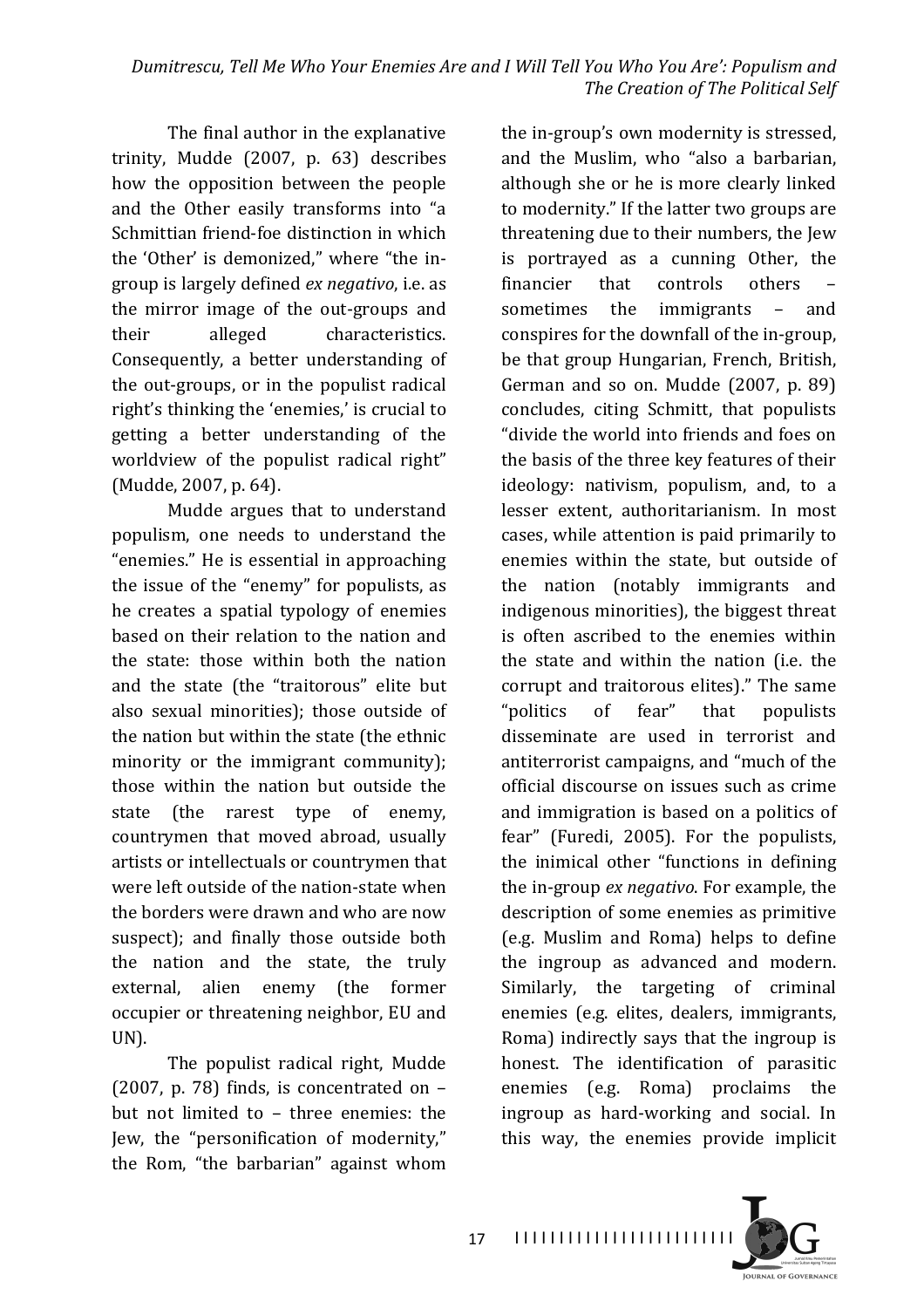and intuitive substance to an otherwise vaguely defined 'nativeness."

### **Conclusion**

Human interaction is today a complex affair. More often than not, one has to employ electronic devices to reach another person. There are standardized, institutionalized  $-$  rule-based  $-$  ways in which one is to be addressed or the topics that one needs to avoid, circumstances of which to take account, and that is without the added complexity of interacting with more than one person at a time. Humanity has come a long way from the Socratic circle.

Political interaction is not an exception. Mature democratic regimes have brought stability, security, impartiality and prosperity, but also a standardized kind of political persona. Pressed to recall differences in beliefs and policies between politician A and politician B, the average voter would be at a loss. That is, of course, unless B is a populist. If that is the case,  $B$  can be revolting or courageous, racist or truthful, authoritarian or looking out for the common man, a bully or a strong leader, funny or terrifying  $-$  and many others. How can a single person, even a politician, be described in such contradictory terms?

It is because for some, populists are heroes, victims and leaders, while for others they are villains, criminals and deceivers. If the differences in policies between two moderates - in US, a moderate Republican and a moderate Democrat  $-$  are difficult to spot, the distinction between Donald Trump and Barack Obama are glaring even for the sparsely informed. So are the differences between Trump and John McCain. It is such oppositions, acted out in fiery tweets, ingenious clap-backs and memes that excite people of mature democracies. The rise of the populist is the downfall of the democrat, the centrist, the moderate.

As this article showed, the populist political self can be constructed only in opposition to an inimical Other. A certain population can be constructed as hardworking or modern only through opposition to another group. During the 2017 French presidential elections, farright candidate and populist Marine Le Pen asked for the backing of the LGBT community, arguing that she would protect them against supposed future Muslim violence. In effect, Le Pen was appealing to French tolerance, but by referencing the lack of tolerance of Islamic radicalism. She was telling the voters who she is  $-$  and who they are  $-$  by constructing her Enemy. Examples abound, and one has only to look for them once it becomes clear that the inimical Other, not "the people," is the most important component of populist discourse.

Of immense importance in the process of studying populist actors, Laclau (2005) sees populism as an ontological phenomenon defined as by political and discursive practices that aggregate demands to give shape to an identity. As this paper has shown, however, populism constructs "the people" by referring to an inimical Other – and not the other way around. "The people" could not be an aggregation of demands in the absence of an elite or group against whom demands could be made. It is not Trump's appeals to make America great again or Farage's bar adventures and evocation of "Britishness"

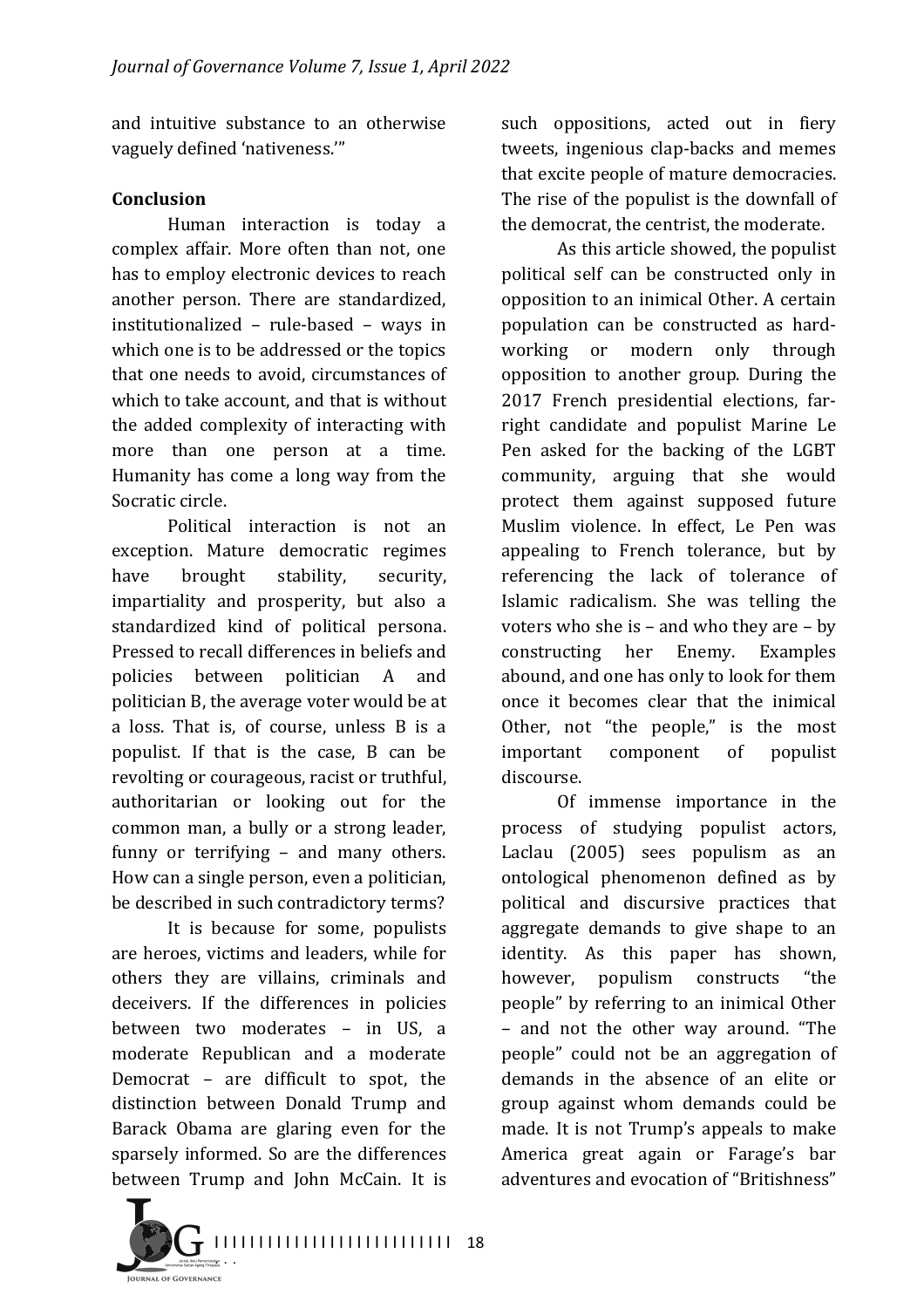Dumitrescu, Tell Me Who Your Enemies Are and I Will Tell You Who You Are': Populism and **The Creation of The Political Self** 

that make them populists, it is the Enemies they conjure. Implied is that America was great when Others were small, and that it is the foreignness of Europe against which Britishness manifests.

#### **Acknowledgement**

Thanks to all who helps this research and published

#### **References**

- "Enemy. Origin And Meaning Of Enemy By Online Etymology Dictionary." 2020. *Etymonline*. https://www.etymonline.com/wo rd/enemy.
- "Friend. Origin And Meaning Of Friend By Online Etymology Dictionary." 2020. *Etymonline*. https://www.etymonline.com/wo rd/friend.
- Aalberg, T., F. Esser, C. Reinemann, J. Stromback and C. H. de Vreese (Eds.). 2017. *Populist Political Communication in Europe*. Routledge.
- Aitamurto, K. and E. Staikova. (2018). "Countering populist othering online: Strategies of anti-racist movements." In M. Painik and B. Sauer (Eds.), *Populism and the* Web. Routledge.
- Albertazzi, D. and D. McDonnell (Eds.). 2008. Twenty-First Century *Populism: The Spectre of Western European Democracy*. Palgrave Macmillan.
- Baysha, O. 2019. "Dehumanizing political others: a discursivematerial perspective." *Critical Discourse Studies* 17 (3).
- Benveniste, A. and E. Pingaud. 2016. "Far-right movements in France: the principal role of Front National

and the Rise of Islamophobia." In G. Lazaridis, G. Campani and A. Benveniste (Eds.), *The Rise of the Far-Right in Europe: Populist Shifts* and 'Othering'. Palgrave Macmillan.

- Bossetta, M. 2017. "Fighting fire with fire: mainstream adoption of the populist political style in the 2014 Europe debates between Nick Clegg and Nigel Farage." The *British Journal of Politics and International Relations* 19 (4): 715-734.
- Breeze, R. 2019. "Positioning "the people" and Its Enemies: Populism and Nationalism in AfD and UKIP." *Javnost* - *The Public* 26 (1).
- Campani, G. 2016. "Neo-fascism from the twentieth century to the third millennium: the case of Italy." In G. Lazaridis, G. Campani and A. Benveniste (Eds.), *The Rise of the Far-Right in Europe: Populist Shifts* and 'Othering'. Palgrave Macmillan.
- Canovan, M. 1999. "Trust the People! Populism and the Two Faces of Democracy," *Political Studies* 47  $(1): 2-16.$
- Caramani, D. and L. Manucci. 2019. "National past and populism: the reelaboration of fascism and its impact on right-wing populism in Western Europe," *West European Politics* 42 (6): 1159-1187.
- Carpentier, N. 2017. The discursive*material Knot: Cyprus in conflict and community media participation*. Peter Lang.
- Diez, T. 2004. "Europe's others and the return of geopolitics." Cambridge *Review of International Affairs* 17 (2): 319-335.
- Dobrenko, V. 2010. "Constructing the Enemy: Stalin's Political Imagination and the Great Terror."



I I I I I I I I I I I I I I I I I I I I I I I I I 19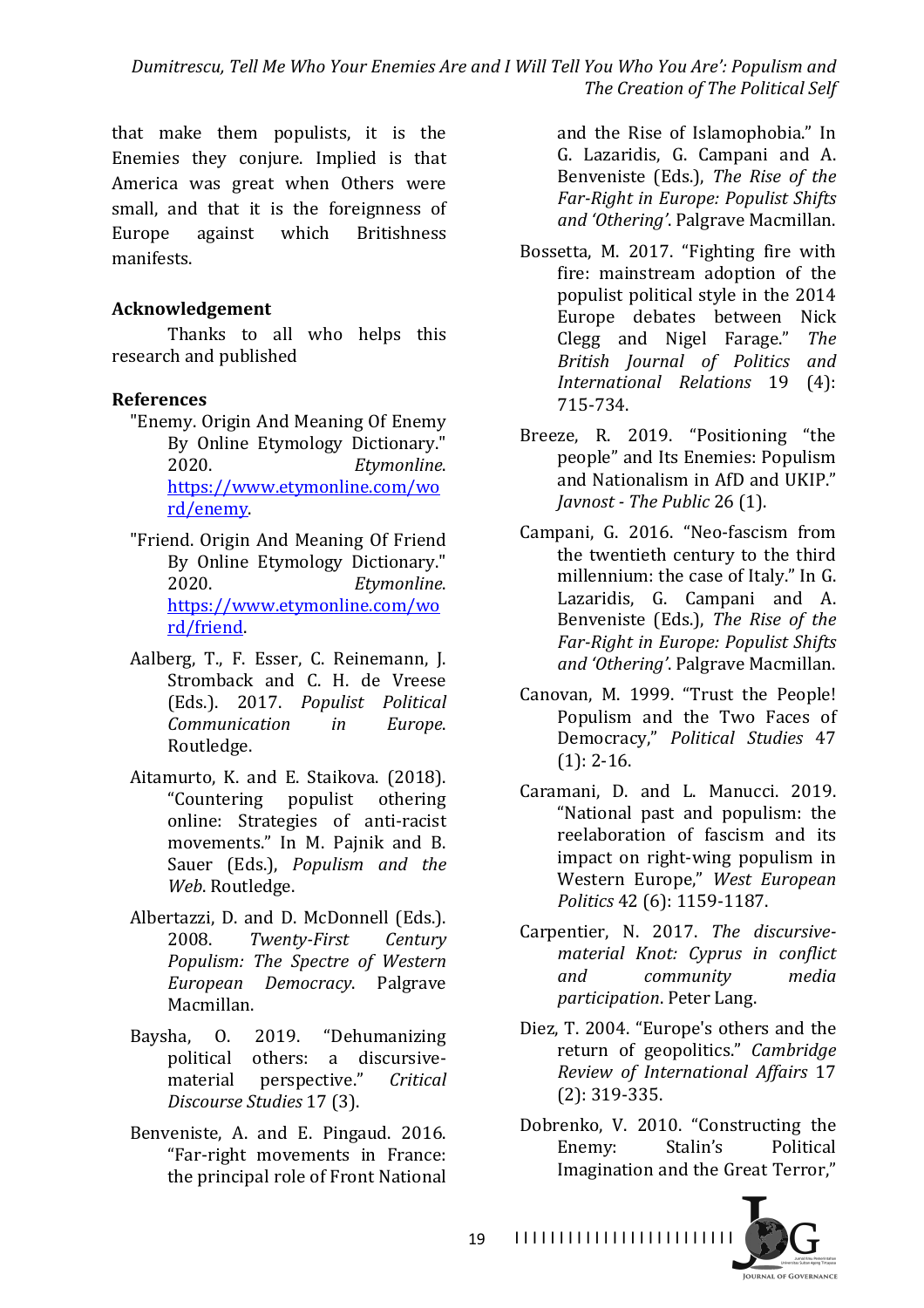R*ussian Journal of Communication*   $3(1): 72-96.$ 

- Dutton, M. 2019. "Friend and Enemy." In C. Sorace, I. Franceschini and N. Loubere, *Afterlives* of *Chinese Communism: Political Concepts from Mato to Xi. ANU Press.*
- Feldstein, R. 1997. Political Correctness: *A Response from the Cultural Left*. University of Minnesota Press.
- Fernandez-Alvarez, H. 2020. "So, You Want a Master? Psychoanalytic Considerations on the Intellectual's Responsibility in Light of Traumatic Repetition." In Samir Gandesha (Ed.), Spectres of *Fascism: Historical, Theoretical and International Perspectives*. Pluto Press.
- Fielder, G. E. and T. Catalano. 2017. "Othering the Others: Right-wing populism in UK media discourse on "new" immigration." In J. Chovanec and K. Molek-Kozakowska (Eds.), *Representing the Other in European Media Discourses*. John Benjamins.
- Furedi, F. 2005. *Politics of Fear: Beyond* Left and Right. Continuum.
- Furedi, F. 2005. *Politics of Fear: Beyond* Left and Right. Continuum.
- Hardy, A. G. 1967. *Hitler's Secret*  Weapon: The "Managed" Press and *Propaganda Machine of Nazi Germany*. Vantage.
- Hardy, A. G. 1967. *Hitler's Secret Weapon: The "Managed" Press and Propaganda Machine of Nazi Germany*. Vantage, 1967.
- Hase, R. F. and U. Lehmkuhl. 1997. *Enemy Images in American History*. Berghahn Books.
- Hawkins, K. A., and R. C. Kaltwasser. 2017. "The Ideational Approach to

Populism," *Latin American Research Review* 52 (4): 513–528.

- Herf, J. 2006. *The Jewish Enemy: Nazi Propaganda During World War II and the Holocaust* Harvard University Press.
- Johal, A. 2020. "The Post-Democratic Horizon: Friend and Enemy in the Age of New Authoritarianism." In S. Gandesha (Ed.), Spectres of *Fascism: Historical, Theoretical and International Perspectives*. Pluto Press.
- Jones, S. G. 2020. "Building a better bad guy." In R. M. Peaslee and R. G. Weiner (Eds.), The Supervillain *Reader*. University Press of Mississippi.
- Kabakchieva, P. 2008. "Is there a soil for national-populism in this country? (Има ли почва националпопулизмът у нас?)." *Objectif*, 157.
- Kamenova, D. and E. Pingaud. 2018. "Anti-migration and Islamophobia: Web populism and targeting the "easiest other."' In M. Pajnik and B. Sauer (Eds.), *Populism and the Web: Communicative Practices of parties and Movements in Europe*. Routledge.
- Kazin, M. 1998. *The Populist Persuasion: An American History*. Cornell University Press.
- Keen, S. 1986. *Faces of the enemy: Reflections of the hostile imagination*. Harper and Row.
- Keen, S. 1986. *Faces of the enemy: Reflections of the hostile imagination*. Harper and Row.
- Kenny, P. D. 2019. "The Enemy of the People': Populists and Press Freedom." *Comparative Politics* 73  $(2): 261 - 275.$

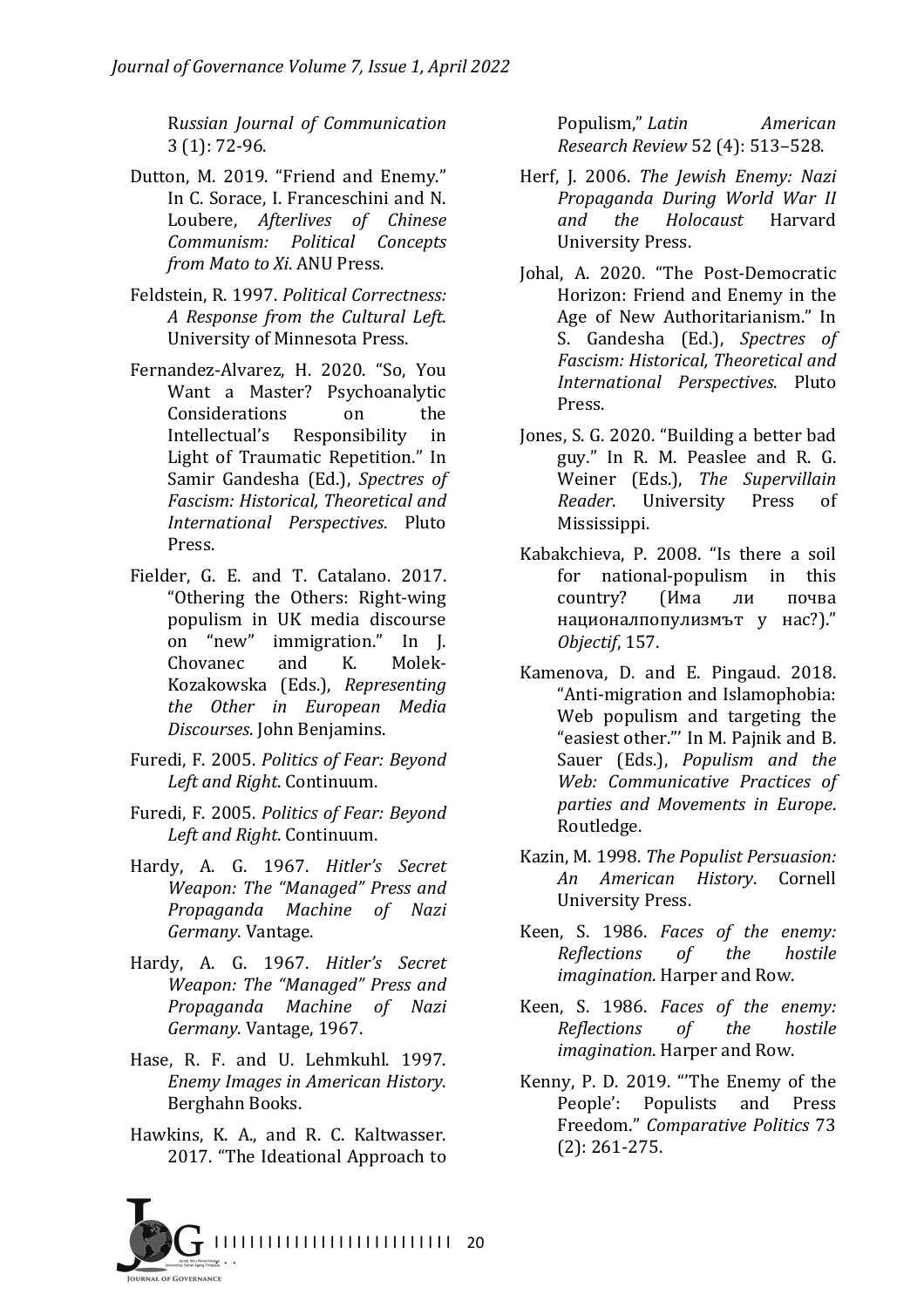Dumitrescu, Tell Me Who Your Enemies Are and I Will Tell You Who You Are': Populism and **The Creation of The Political Self** 

- Knight, A. 1998. "Populism and Neopopulism in Latin America, Especially Mexico," *Journal of Latin American Studies* 30 (2): 223-248.
- Krasteva, A. 2016. "The postcommunist rise of national populism: Bulgarian paradoxes." In G. Lazaridis, G. Campani and A. Benveniste (Eds.), *The Rise of the Far-Right in Europe: Populist Shifts* and 'Othering'. Palgrave Macmillan.
- Laclau, E. 2005. "Populism: What's in a Name?" In F. Panizza (Ed.), *Populism and the Mirror of Democracy*. Verso.
- Laclau, E. 2005. On populist reason. Verso.
- Laclau, E. and C. Mouffe. 2001. *Hegemony and Socialist Strategy: Towards a Radical Democratic Politics*. Verso.
- Laswell, H. 1951. "The Strategy of Soviet Propaganda," *Proceedings of the Academy of Political Science* 24 (2).
- Lazaridis, G. and V. Tsagkroni. 2016. "Posing for legitimacy? Identity and praxis of far-right populism in Greece." In G. Lazaridis, G. Campani and A. Benveniste (Eds.), The Rise of the Far-Right in Europe: *Populist Shifts and 'Othering'*. Palgrave Macmillan.
- Lennart Soberon, L. 2020. "Vivisecting the Villain." In R. M. Peaslee and R. G. Weiner (Eds.), *The Supervillain Reader.* University Press of Mississippi.
- Mastropaolo, A. 2008. "Politics against democracy: party withdrawal and populist breakthrough." In D. Albertazzi and D. McDonnell (Eds.), *Twenty-First Century Populism: The Spectre of Western*

*European Democracy*. Palgrave Macmillan.

- Moffitt, B. 2016. *The Global Rise of Communism: Performance, Political*  **Style and Representation. Stanford** University Press.
- Moffitt. B. and S. Torney. 2014. "Rethinking Populism: Politics, Mediatisation and Political Style," *Political Studies*, 62 (2): 381-397.
- Mondon, A. and A. Winter. 2020. *Reactionary Democracy: How Racism and the Populist Far Right Became Mainstream*. Verso.
- Mudde, C. 2007. Populist Radical Right *Parties in Europe*. Cambridge University Press.
- Mudde, C. and C. R. Kaltwasser (Eds.). 2012. Populism in Europe and the *Americas: Threat or Corrective to Democracy?* Cambridge University Press.
- Murphy, R. F. 1957. "Intergroup Hostility and Social Cohesion." *American Anthropologist*
- Pajnik, M., R. Kuhar and I. Sori. 2016. "Populism in the Slovenian context: between ethnonationalism and retraditionalisation." In G. Lazaridis, G. Campani and A. Benveniste (Eds.). *The Rise of the Far-Right in Europe: Populist Shifts and*  'Othering'. Palgrave Macmillan.
- Pasquino, G. 2008. "Populism and Democracy." In D. Albertazzi and D. McDonnell (Eds.), Twenty*-First Century Populism: The Spectre of Western European Democracy*. Palgrave Macmillan.
- Pelinka, A. 2013. "Right-wing populism: Concept and typology." In R. Wodak, M. KhosraviNik, B. Mral (Eds.), *Right-wing Populism in*



I I I I I I I I I I I I I I I I I I I I I I I I I 21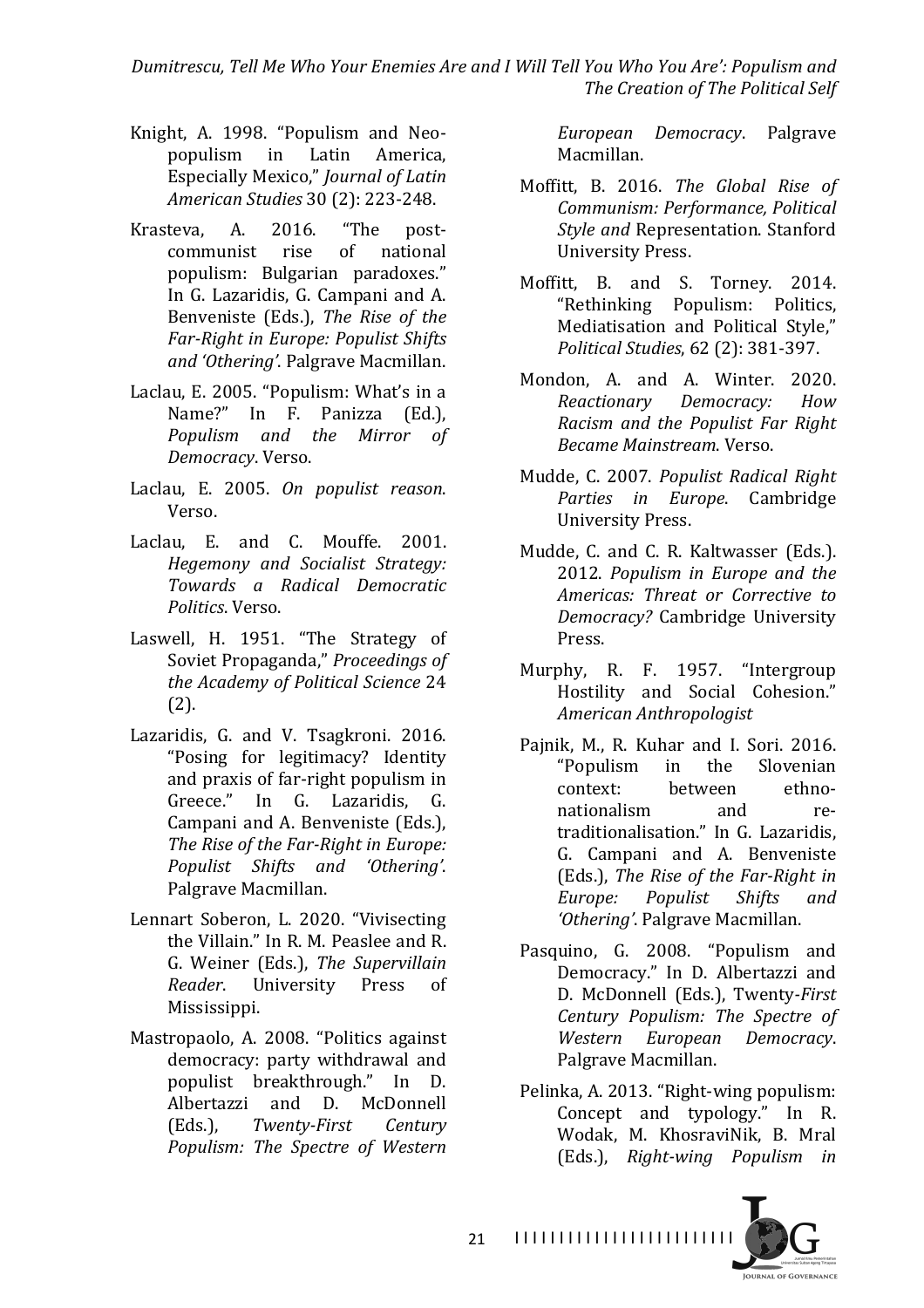*Europe: Politics and Discourse*. Bloomsbury.

- Peters, G. and J.Pierre. 2020. "A typology of populism: understanding the different forms of populism and their implications," *Democratization* 27  $(6)$ : 928-946.
- Reinemann, C., T. Aalberg, F. Esser, J. Stromback, and C. H. de Vreese, 2017. "Populist Political Communication: Toward a Model of Its Causes, Forms, and Effects." In T. Aalberg, F. Esser, C. Reinemann, J. Stromback and C. H. de Vreese (Eds.), *Populist Political Communication in Europe*. Routledge.
- Rooduijn, M. 2013. A populist Zeitgeist?: The *impact of populism on parties*, *media and the public in Western Europe*. Universiteit van Amsterdam.
- Rooduijn, M. 2014. "The Nucleus of Populism: In Search of the Lowest Common Denominator." *Government and Opposition* 49 (4): 573-599.
- Rosanvallon, R. 2006. *La contredémocratie: La politique à l'âge de la defiance*. Seuil.
- Savage, R. 2018. *Populist Discourse in Venezuela and the United States: American Unexceptionalism and Political Identity Formation*. Palgrave Macmillan.
- Schleifer, T. 2015, September 15. Donald Trump Doesn't Challenge Anti-Muslim Questioner. *CNN*. https://edition.cnn.com/2015/09 /17/politics/donald-trumpobama-muslim-newhampshire/index.html.
- Schleifer, T. 2021. "Donald Trump Doesn't Challenge Anti-Muslim



Questioner." *CNN*. https://edition.cnn.com/2015/09 /17/politics/donald-trumpobama-muslim-newhampshire/index.html.

- Schmitt, C. 2007. *The Concept of the Political* (Expanded edition). University of Chicago Press
- Sclafani, J. 2018. Talking Donald Trump: *A Sociolinguistic Study of Style, Metadiscourse, and Political Identity*. Routledge.
- Siim, B. and S. Meret. 2016. "Right-wing populism in Denmark: people, nation and welfare in the construction of the 'Other." in In G. Lazaridis, G. Campani and A. Benveniste (Eds.), *The Rise of the Far-Right in Europe: Populist Shifts* and 'Othering'. Palgrave Macmillan.
- Silverstein, M. 2003. *Talking Politics:* The substance of style from Abe to *"W."* Paradigm Press.
- Stein, H. F. 1989. "The Indispensable Enemy and the American-Soviet Relations," *Ethos* 17 (4), 480-503.
- Stewart, E. 2018, September 1. Watch John Mccain Defend Barack Obama Against A Racist Voter In 2008. *Vox*. https://www.vox.com/policyandpolitics/2018/8/25/17782572/jo hn-mccain-barack-obamastatement-2008-video.
- Stewart, S. 2018. "Watch John Mccain Defend Barack Obama Against a Racist Voter In 2008." Vox. https://www.vox.com/policy-andpolitics/2018/8/25/17782572/jo hn-mccain-barack-obamastatement-2008-video.
- Stone, M. 2012. "Italian Fascism's Soviet Enemy and the Propaganda of Hate, 1941-1943," *Journal of Hate Studies* 10 (1): 73-97.